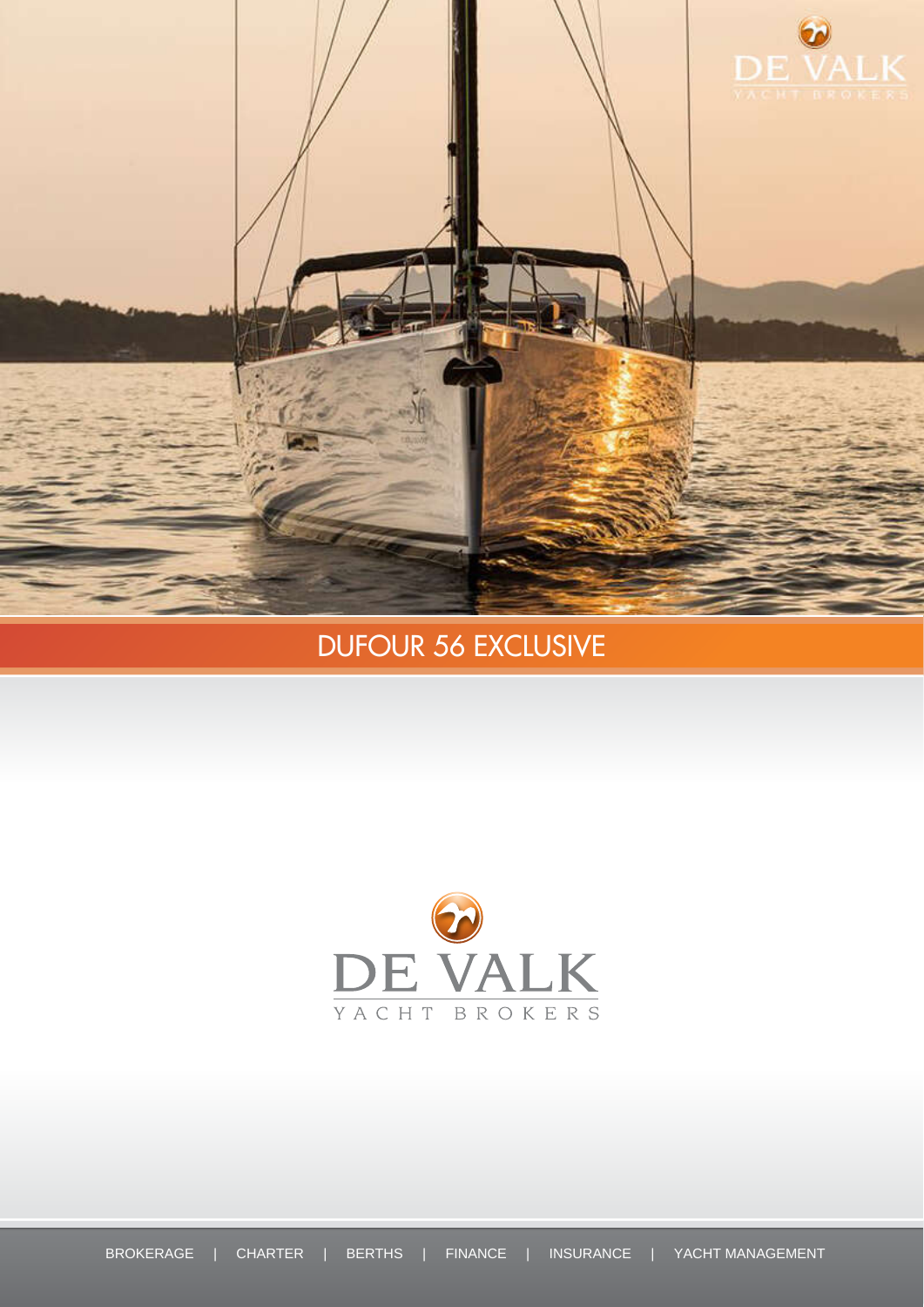#### **BROKER'S COMMENTS**

''Dufour 56 Exclusive is a smooth cruiser that not only combines French & Italian style but offers substance too. She is designed to make life easy and to appeal to those new to sailing. That is because the yacht is so easy to handle with self tacking Jibs & because most of the sail handling is manageable from the cockpit with the help of electric winches.Dufour 56 Exclusive offers also an extraordinary light, roomy & wide open interior. Definitely a well worth buying yacht.''

#### **SPECIFICATIONS**

| <b>Dimensions</b> | $17,15 \times 5,05 \times 2,20$ (m) | <b>Builder</b> | <b>DUFOUR</b>        |
|-------------------|-------------------------------------|----------------|----------------------|
| <b>Built</b>      | 2019                                | Cabins         | 4                    |
| <b>Material</b>   | <b>GRP</b>                          | <b>Berths</b>  | 12                   |
| Engine(s)         | 1 x VOLVO D3-1101 diesel            | Hp/Kw          | 110 (hp), 80,85 (kw) |
|                   | <b>SOLD</b>                         | Lying          | at sales office      |
|                   |                                     |                |                      |

#### **CONTACT**

| Sales office   | De Valk Corfu | <b>Telephone</b> | +302661118095   |
|----------------|---------------|------------------|-----------------|
| <b>Address</b> | Marina Gouvia | <b>Fax</b>       | +302661118095   |
|                | 490 83 Corfu  | E-mail           | corfu@devalk.nl |
|                | Greece        |                  |                 |
|                |               |                  |                 |

#### **DISCLAIMER**

These particulars are given in good faith as supplied but cannot be guaranteed and cannot be used for contracts.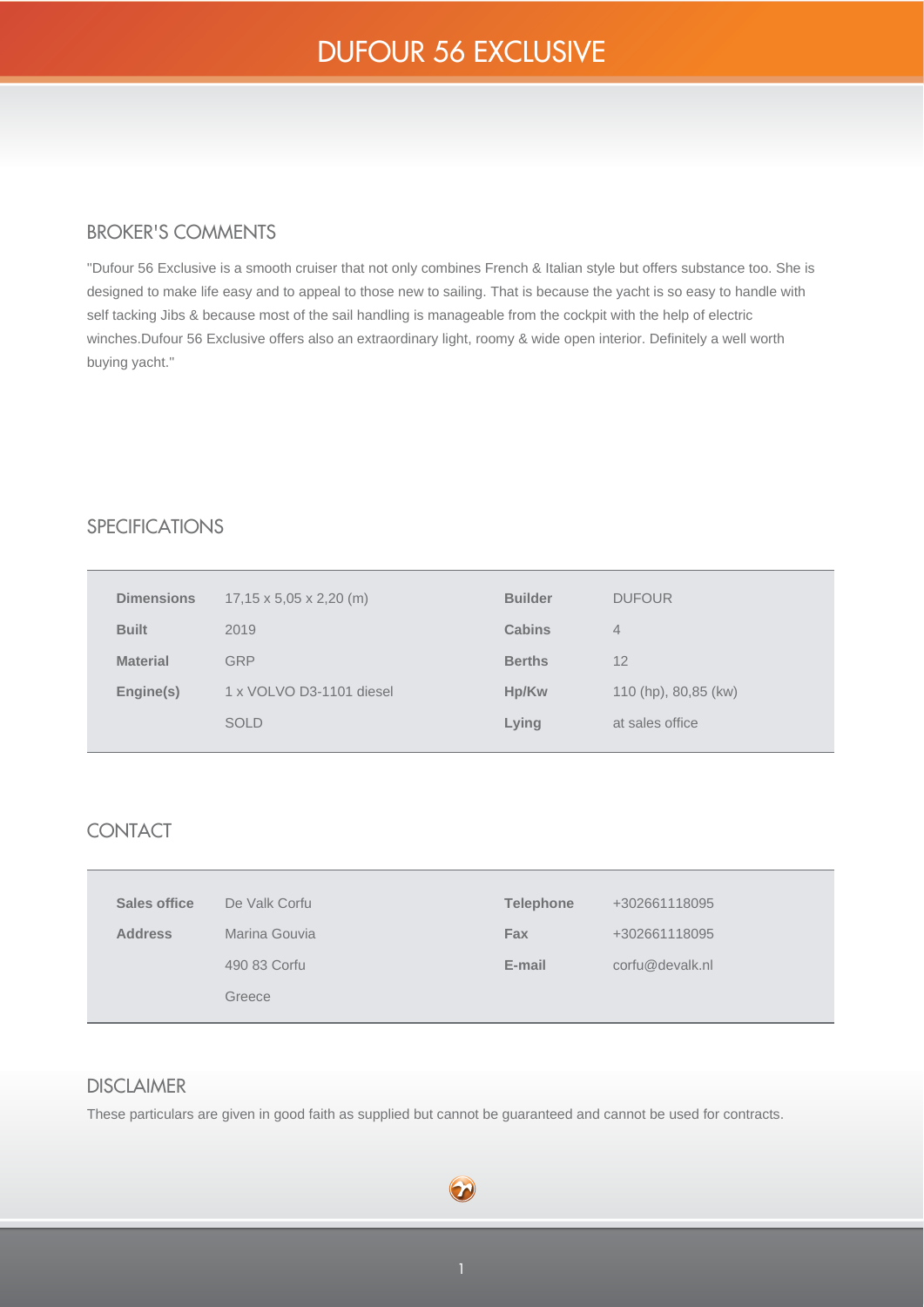#### **GENERAL**

| <b>Model</b>                   | <b>DUFOUR 56 EXCLUSIVE</b> |
|--------------------------------|----------------------------|
| <b>Type</b>                    | sailing yacht              |
| LOA(m)                         | 17,15                      |
| Beam (m)                       | 5,05                       |
| Draft (m)                      | 2,20                       |
| Year built                     | 2019                       |
| <b>Builder</b>                 | <b>DUFOUR</b>              |
| Country                        | France                     |
| <b>Designer</b>                | Felci Yacht Design         |
| Displacement (t)               | 17,6                       |
| <b>Ballast (tonnes)</b>        | 4.900                      |
| <b>Hull material</b>           | GRP                        |
| Hull colour                    | white                      |
| <b>Keel type</b>               | bulb keel                  |
| <b>Superstructure material</b> | <b>GRP</b>                 |
| Deck material                  | <b>GRP</b>                 |
| Deck finish                    | teak                       |
| Superstructure deck finish     | teak                       |
| <b>Cockpit deck finish</b>     | teak                       |
| Antifouling (year)             | 2022                       |
| <b>Window material</b>         | tempered glass             |
| <b>Deckhatch</b>               | yes                        |
| <b>Portholes</b>               | yes                        |
| Fuel tank (litre)              | 440 (in two tanks)         |
| Level indicator (fuel tank)    | ves                        |
| <b>Freshwater tank (litre)</b> | 730 (in three tanks)       |
| Level indicator (freshwater)   | yes                        |
| <b>Blackwater tank (litre)</b> | (in four tanks)            |
| <b>Wheel steering</b>          | X 2 Leather covered        |

 $\bigcirc$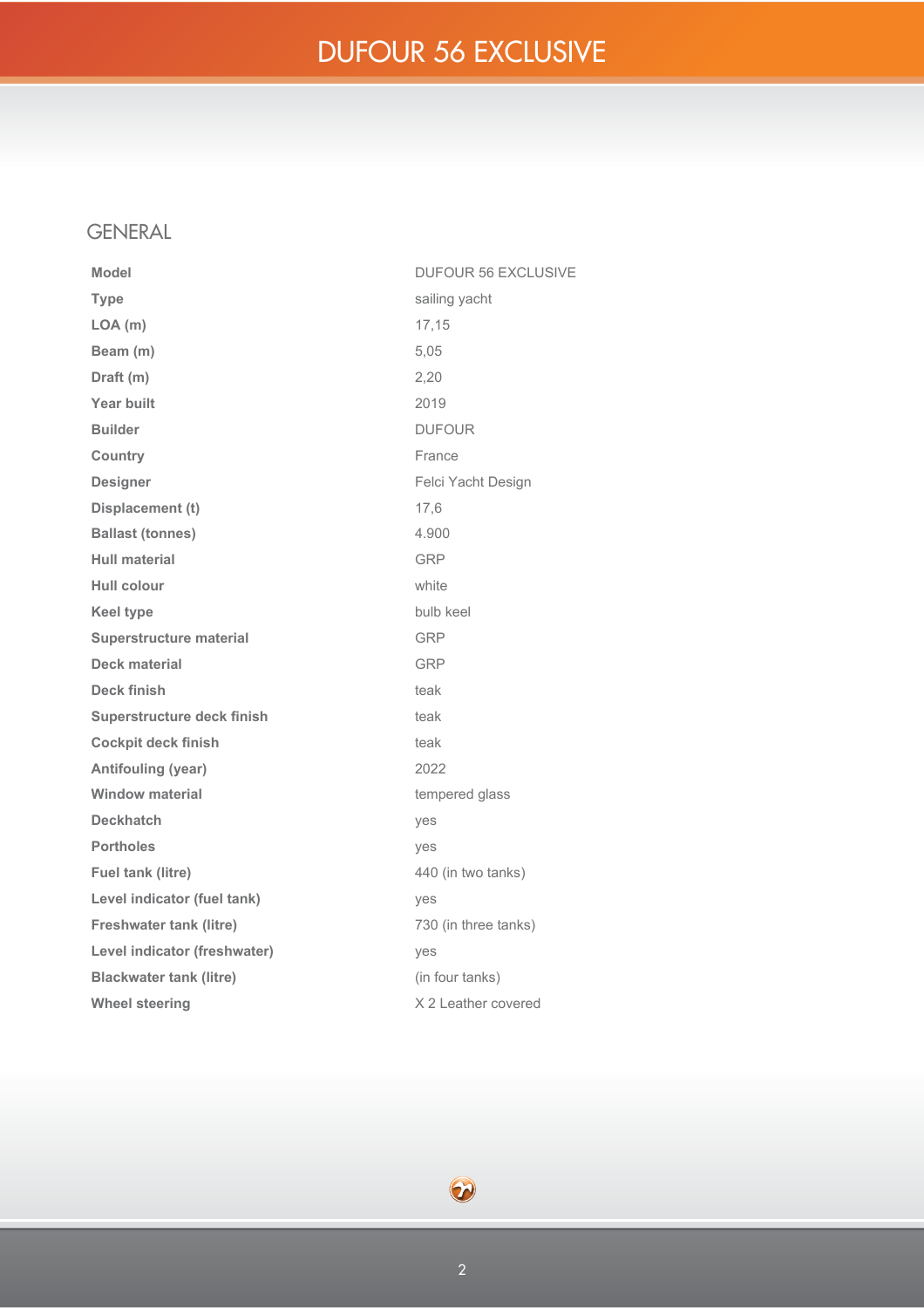### **ACCOMMODATION**

| Cabins                        | 4                                                               |
|-------------------------------|-----------------------------------------------------------------|
| <b>Berths</b>                 | 12                                                              |
| Crew cabin                    | yes                                                             |
| <b>Crew berths</b>            | $\overline{2}$                                                  |
| Layout                        | yes                                                             |
| Floor                         | teak                                                            |
| Saloon                        | yes                                                             |
| Heating                       | yes                                                             |
| Air-conditioning              | 110V/220V REVERSIBLE & DEHUMIDIFIER                             |
| <b>Navigation center</b>      | yes                                                             |
| <b>Chart table</b>            | yes                                                             |
| <b>Dinette</b>                | yes                                                             |
| Dinette to convert into berth | yes                                                             |
| Opening door to aft deck      | yes                                                             |
| Galley                        | yes                                                             |
| Countertop                    | yes                                                             |
| <b>Sink</b>                   | yes                                                             |
| Cooker                        | yes                                                             |
| Oven                          | yes                                                             |
| Fridge                        | Integrated Double Fridge in the kitchen, extra Fridge incockpit |
| Freezer                       | yes                                                             |
| Hot water system              | yes                                                             |
| <b>Coffee maker</b>           | Espresso machine 220V                                           |
| Crockery                      | yes                                                             |
| <b>Owners cabin</b>           | double bed                                                      |
| <b>Bathroom</b>               | en suite                                                        |
| <b>Toilet</b>                 | en suite                                                        |
| <b>Toilet system</b>          | electric                                                        |
| <b>Wash basin</b>             | in the bathroom                                                 |

 $\bigcirc$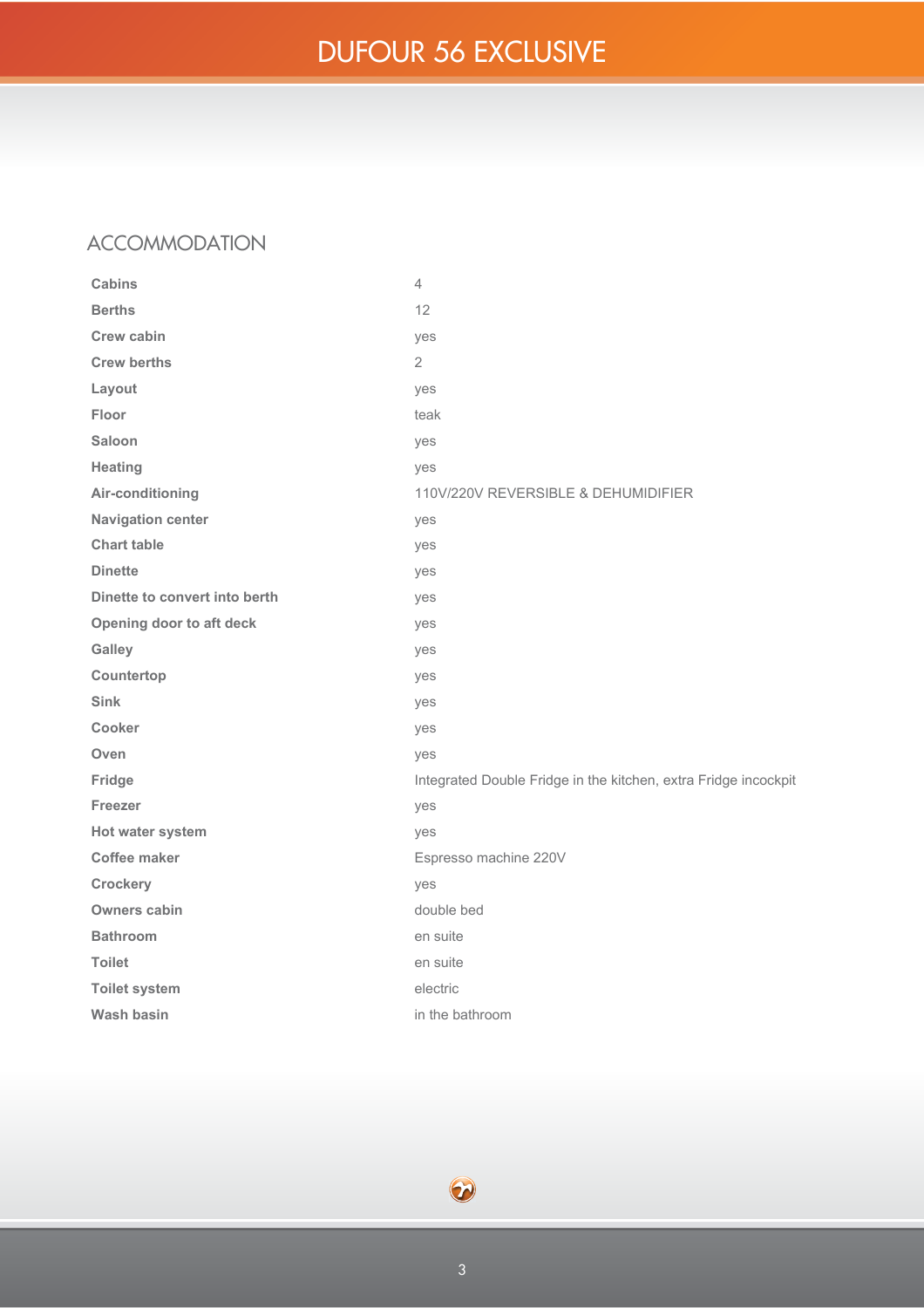| <b>Shower</b>        | en suite                                   |
|----------------------|--------------------------------------------|
| Guest cabin 1        | double bed                                 |
| Wardrobe             | yes                                        |
| <b>Bathroom</b>      | en suite                                   |
| <b>Toilet</b>        | en suite                                   |
| <b>Toilet system</b> | electric                                   |
| Wash basin           | in the bathroom                            |
| <b>Shower</b>        | en suite                                   |
| Guest cabin 2        | double bed                                 |
| Wardrobe             | yes                                        |
| <b>Bathroom</b>      | en suite                                   |
| <b>Toilet</b>        | en suite                                   |
| <b>Toilet system</b> | electric                                   |
| Wash basin           | in the bathroom                            |
| <b>Shower</b>        | en suite                                   |
| Guest cabin 3        | double bed                                 |
| Wardrobe             | yes                                        |
| <b>Bathroom</b>      | yes                                        |
| <b>Toilet</b>        | shared                                     |
| <b>Toilet system</b> | electric                                   |
| Wash basin           | in the bathroom                            |
| <b>Shower</b>        | en suite                                   |
| Crew cabin(s)        | With entrance from the exterior at the bow |
| Toilet (crew)        | yes                                        |

### **MACHINERY**

| No of engines | 1            |
|---------------|--------------|
| <b>Make</b>   | <b>VOLVO</b> |
| <b>Type</b>   | D3-1101      |
| <b>HP</b>     | 110          |
| kW            | 80,85        |

 $\odot$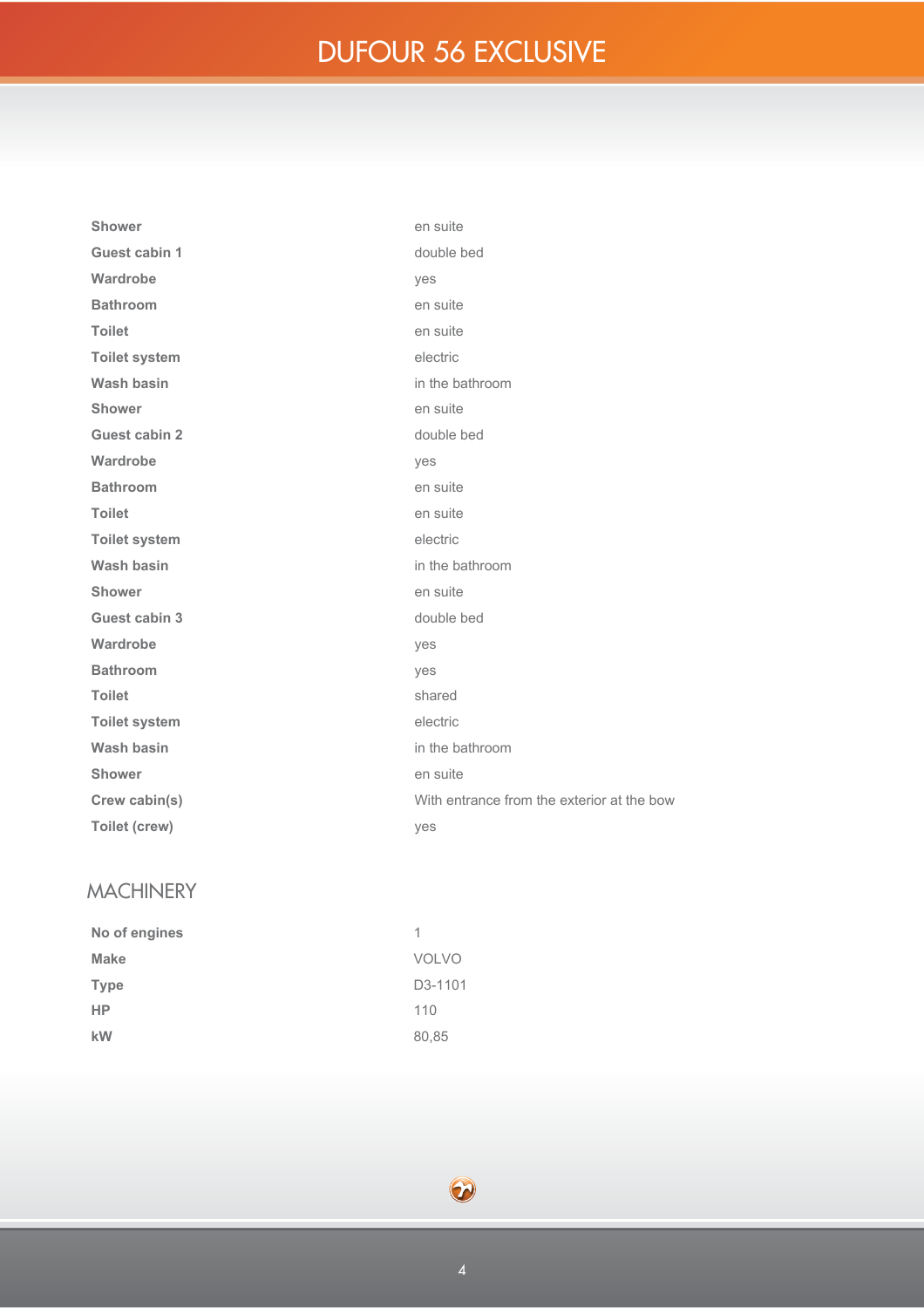| Fuel                           | diesel                                       |
|--------------------------------|----------------------------------------------|
| Year installed                 | 2019                                         |
| Maximum speed (kn)             | 10                                           |
| Cruising speed (kn)            | 7                                            |
| <b>Engine hours</b>            | 1644                                         |
| <b>Drive</b>                   | shaft                                        |
| <b>Shaft seal</b>              | yes                                          |
| <b>Bowthruster</b>             | Retractable                                  |
| Gearbox                        | yes                                          |
| <b>Propeller type</b>          | folding                                      |
| <b>Propeller blades</b>        | $\overline{4}$                               |
| <b>Manual bilge pump</b>       | yes                                          |
| <b>Electric bilge pump</b>     | yes                                          |
| <b>Electrical installation</b> | yes                                          |
| Generator                      | Fisher Panda 10.000i                         |
| Running hours generator        | 1045 (22.01.2022)                            |
| <b>Batteries</b>               | yes                                          |
| <b>Start battery</b>           | X1                                           |
| <b>Service battery</b>         | X <sub>6</sub>                               |
| <b>Bowthruster battery</b>     | yes                                          |
| <b>Battery monitor</b>         | yes                                          |
| <b>Battery charger</b>         | yes                                          |
| Inverter                       | yes                                          |
| Shorepower                     | yes                                          |
| Watermaker                     | Automatic                                    |
| Extra info                     | <b>LED Lighting</b>                          |
| Extra info                     | 2 automatic electric bilge pumps plus manual |
| Extra info                     | Windlass LEWMAR 1400W with remote control    |

### **NAVIGATION**

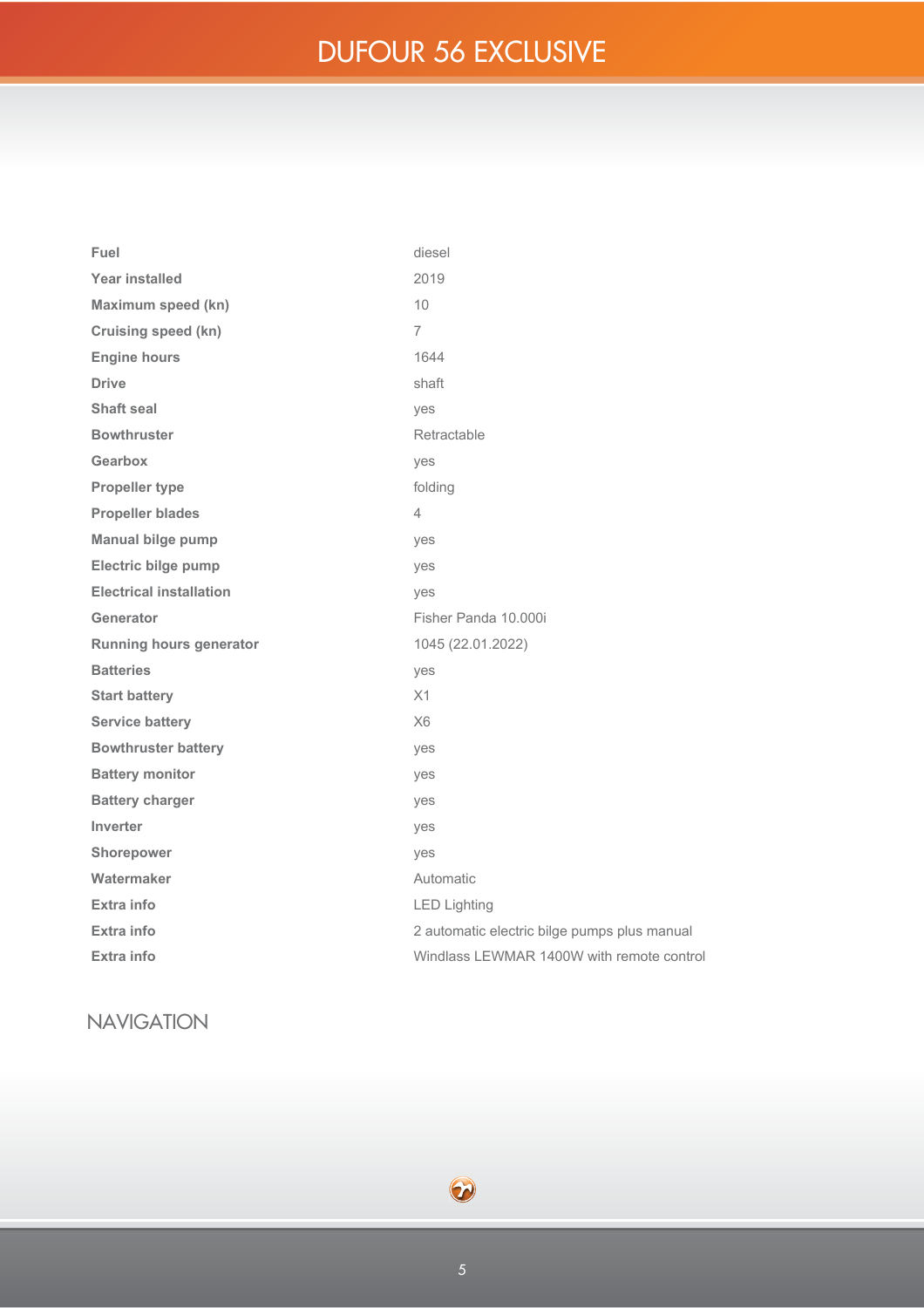| <b>Compass</b>              | yes                             |
|-----------------------------|---------------------------------|
| <b>Compass on flybridge</b> | yes                             |
| Depth sounder/log           | RAYMARINE 170                   |
| Log                         | RAYMARINE 170                   |
| Windset                     | yes                             |
| <b>VHF</b>                  | <b>RAY 60</b>                   |
| <b>Autopilot</b>            | <b>RAYMARINE P70S Evolution</b> |
| <b>GPS</b>                  | x2 RAYMARINE                    |
| <b>Plotter</b>              | AXIOM 12 PRO CARD               |
| <b>Plotter/GPS</b>          | On Deck                         |
| Electronis chart(s)         | yes                             |
| <b>AIS receiver</b>         | AIS 650 Transreceiver           |
| <b>AIS transponder</b>      | yes                             |
| <b>EPIRB</b>                | yes                             |
| Extra info                  | <b>Boat MANUALS</b>             |
| Extra info                  | Covers for all instruments      |

#### **EQUIPMENT**

| Sprayhood                | yes                                        |
|--------------------------|--------------------------------------------|
| Sprayhood with grab rail | yes                                        |
| <b>Bimini</b>            | yes                                        |
| <b>Cockpit cushions</b>  | yes                                        |
| <b>Cockpit table</b>     | yes                                        |
| <b>Bathing platform</b>  | Electric with foldable ladder and handrail |
| <b>Boarding ladder</b>   | yes                                        |
| Gangway                  | Carbonfiber                                |
| Deck shower              | yes                                        |
| Anchor                   | Delta 40 Kg (Galvanized)                   |
| Anchor chain             | 80 m                                       |
| Anchor 2                 | Delta                                      |

 $\bigcirc$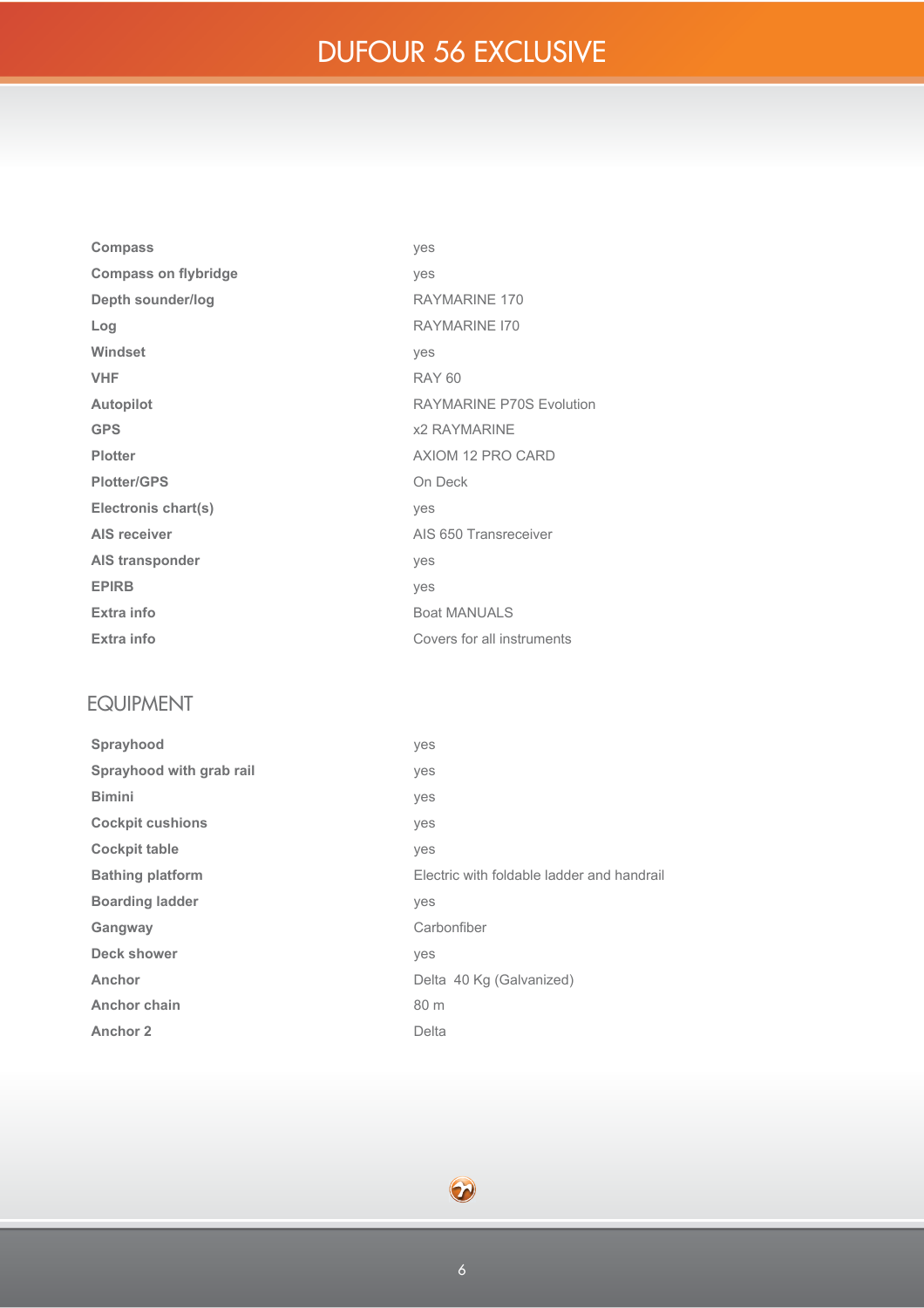| <b>Anchor chain</b>     | chain plus 100 m line                              |
|-------------------------|----------------------------------------------------|
| Chain counter           | manual                                             |
| <b>Windlass</b>         | electrical                                         |
| Deck wash               | yes                                                |
| <b>Dinghy</b>           | 3m in GARAGE (2020), 12V Air compressor for dinghy |
| <b>Outboard</b>         | <b>SUZUKI 5Hp (2019)</b>                           |
| <b>Outboard support</b> | with bracket                                       |
| Sea railing             | yes                                                |
| Life raft               | yes                                                |
| Life raft (pers)        | 12                                                 |
| Last life raft survey   | 2022                                               |
| Lifejackets             | yes                                                |
| Lifebuoy                | yes                                                |
| <b>Binocular</b>        | yes                                                |
| <b>Fenders</b>          | 9+2 ball fenders with Dufour covers                |
| <b>Mooring lines</b>    | yes                                                |
| <b>Spare parts</b>      | yes                                                |
| <b>Tools</b>            | yes                                                |
| <b>TV</b>               | 32' in the saloon                                  |
| Radio                   | yes                                                |
| Radio-cd player         | yes                                                |
| <b>Cockpit speakers</b> | BOSE fusion HI FI system                           |
| Speakers in salon       | BOSE fusion HI FI system                           |
| Clock - barometer       | yes                                                |
| Fire extinguisher       | X <sub>3</sub>                                     |
| Extra info              | GAS operated planch grill in Cockpit               |
| Extra info              | Automatic shower pump                              |
| <b>Extra info</b>       | Integrated fold away sunbed in starboard cockpit   |

### **RIGGING**

 $\odot$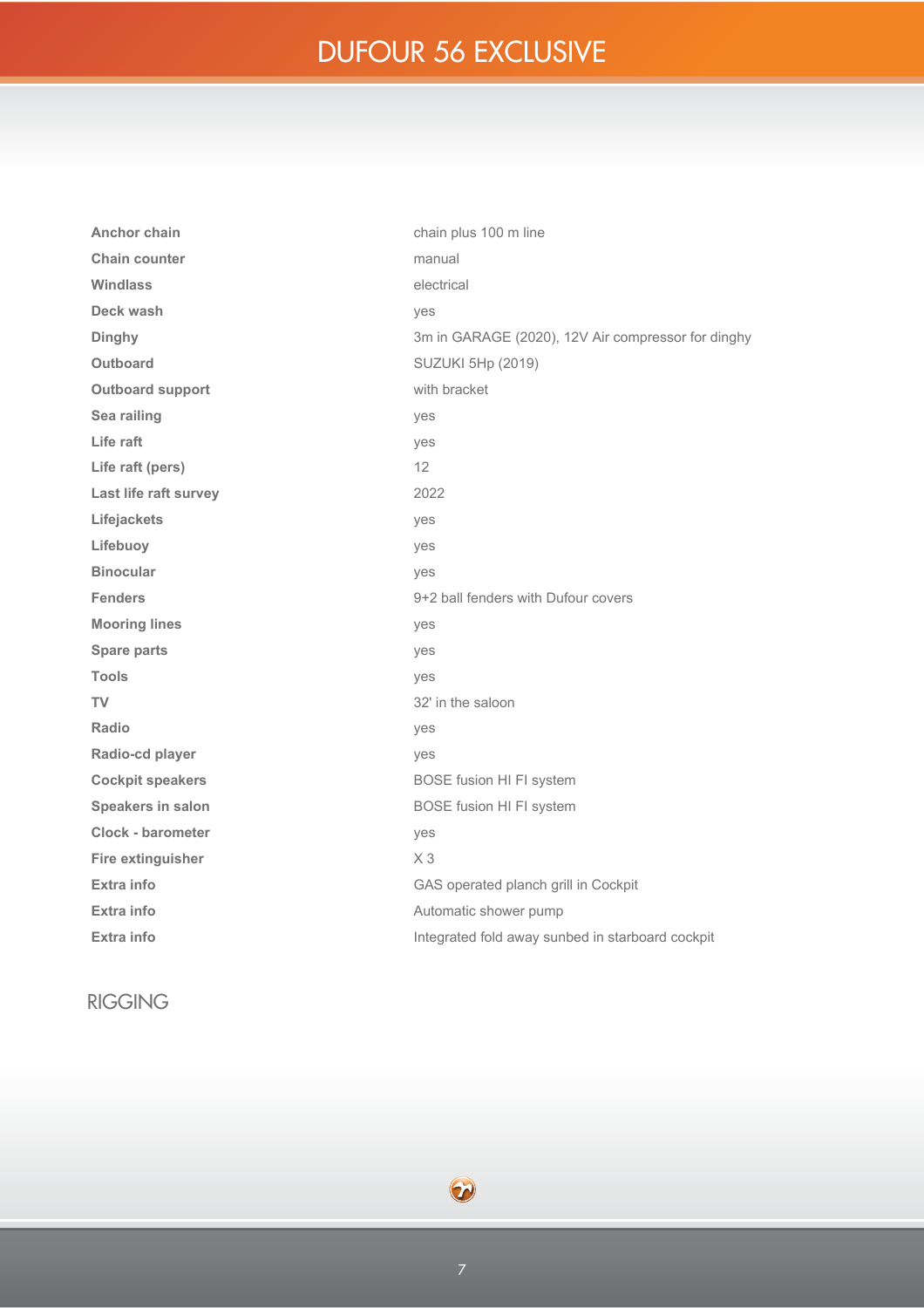| <b>Mainsail</b>                | Full battened main sail Elvstrom with Lazy Bag            |
|--------------------------------|-----------------------------------------------------------|
| <b>Fully battened mainsail</b> | <b>ves</b>                                                |
| Genoa                          | self tacking track                                        |
| Genoa furler                   | yes                                                       |
| <b>Boomvang</b>                | Rigid                                                     |
| <b>Genoa sheetwinches</b>      | x 2 electric                                              |
| Extra info                     | Electric winches for Genoa & Electric roof winch portside |
| Extra info                     | Stainless steel ladder for lifeline gates                 |
|                                |                                                           |

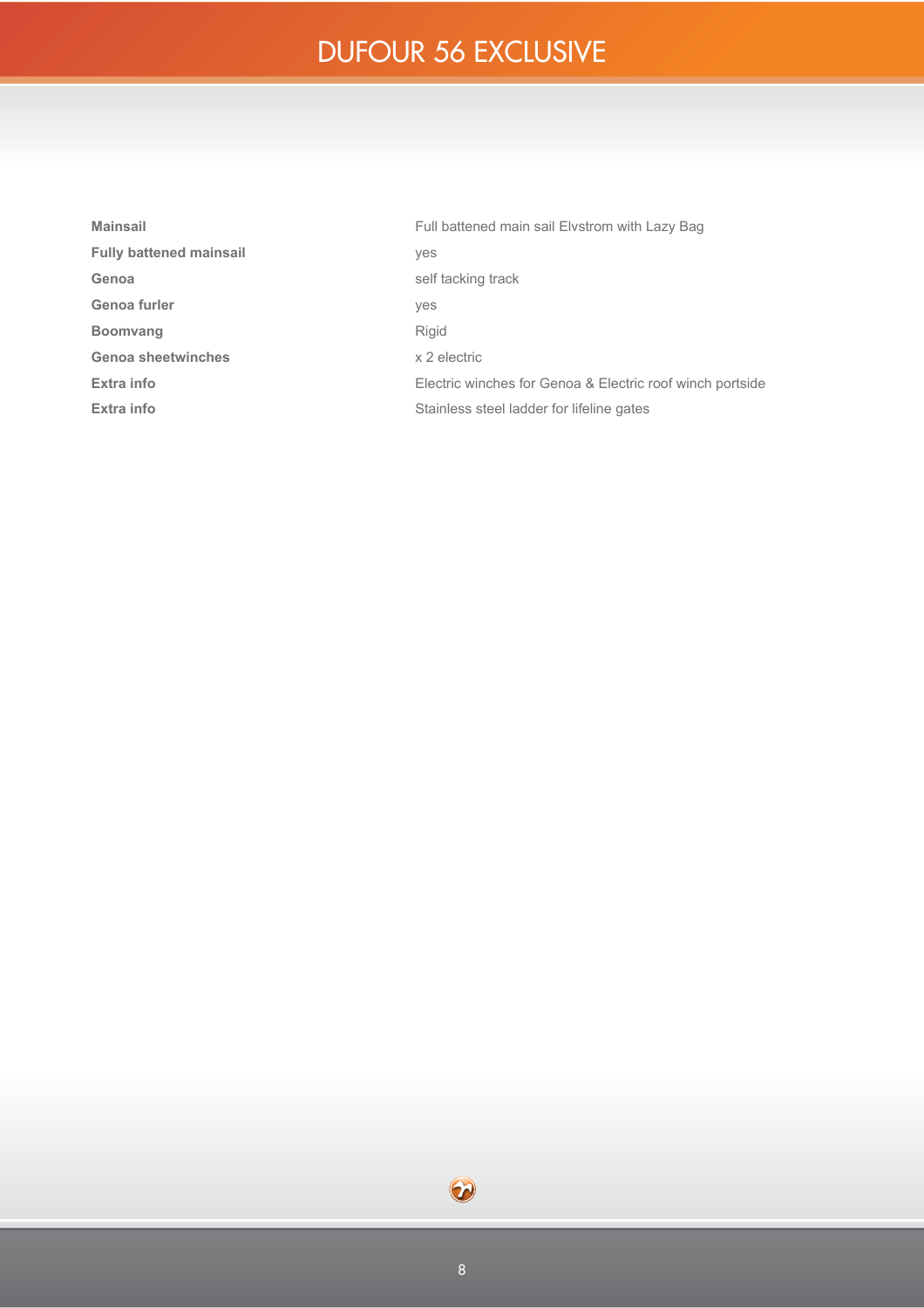# $18)285$  (;  $8/86, 9$  (



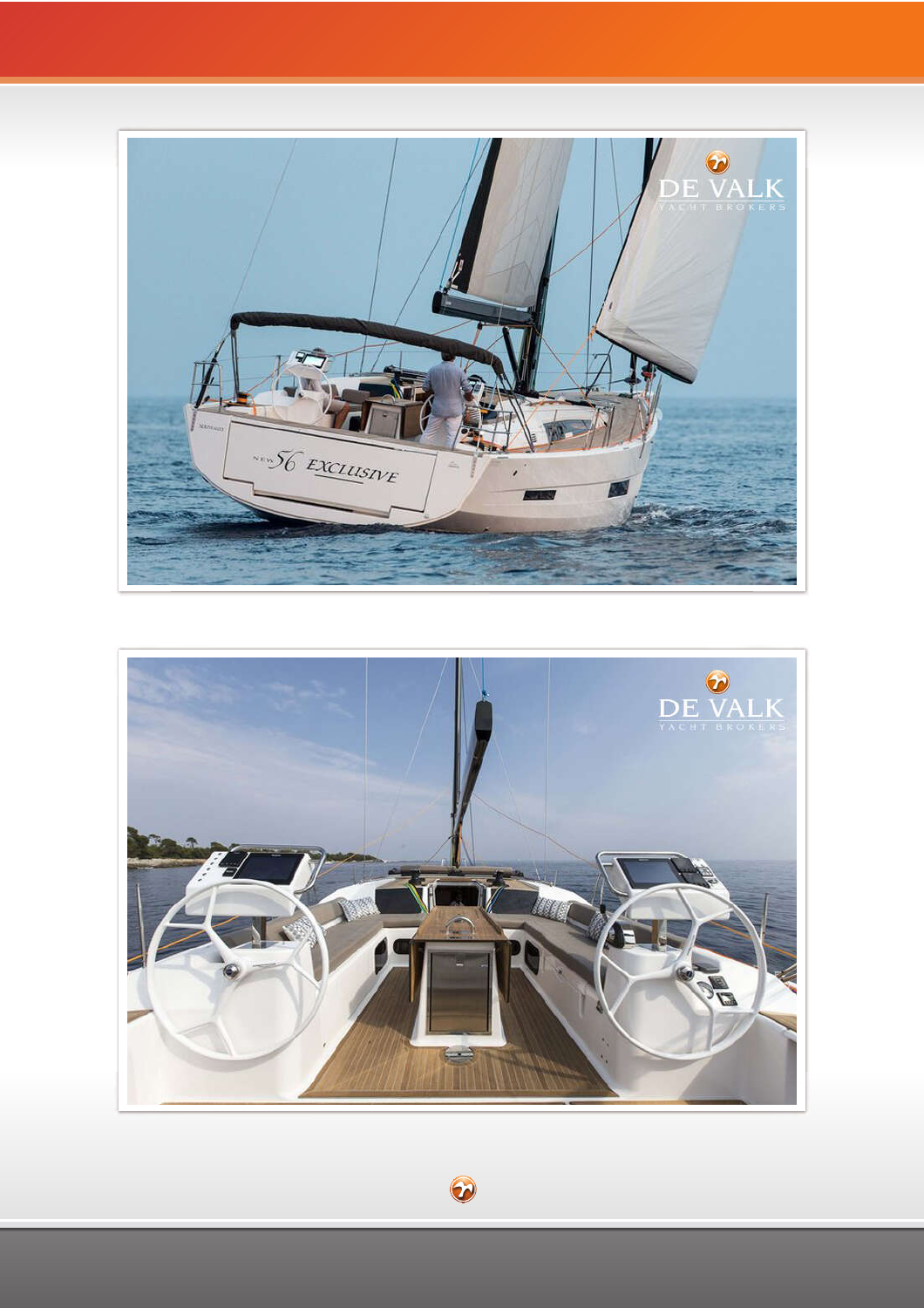| ---- |  |
|------|--|
|      |  |
|      |  |
|      |  |
|      |  |
|      |  |
|      |  |
|      |  |
|      |  |
|      |  |
|      |  |
|      |  |
|      |  |
|      |  |
|      |  |
|      |  |
|      |  |
|      |  |
|      |  |
|      |  |
|      |  |
|      |  |
|      |  |
|      |  |
|      |  |
|      |  |
|      |  |
|      |  |
|      |  |
|      |  |
|      |  |
|      |  |
|      |  |
|      |  |
|      |  |
|      |  |
|      |  |
|      |  |
|      |  |
|      |  |
|      |  |
|      |  |
|      |  |
|      |  |
|      |  |
|      |  |
|      |  |
|      |  |
|      |  |
|      |  |
|      |  |
|      |  |
|      |  |
|      |  |
|      |  |
|      |  |
|      |  |
|      |  |
|      |  |

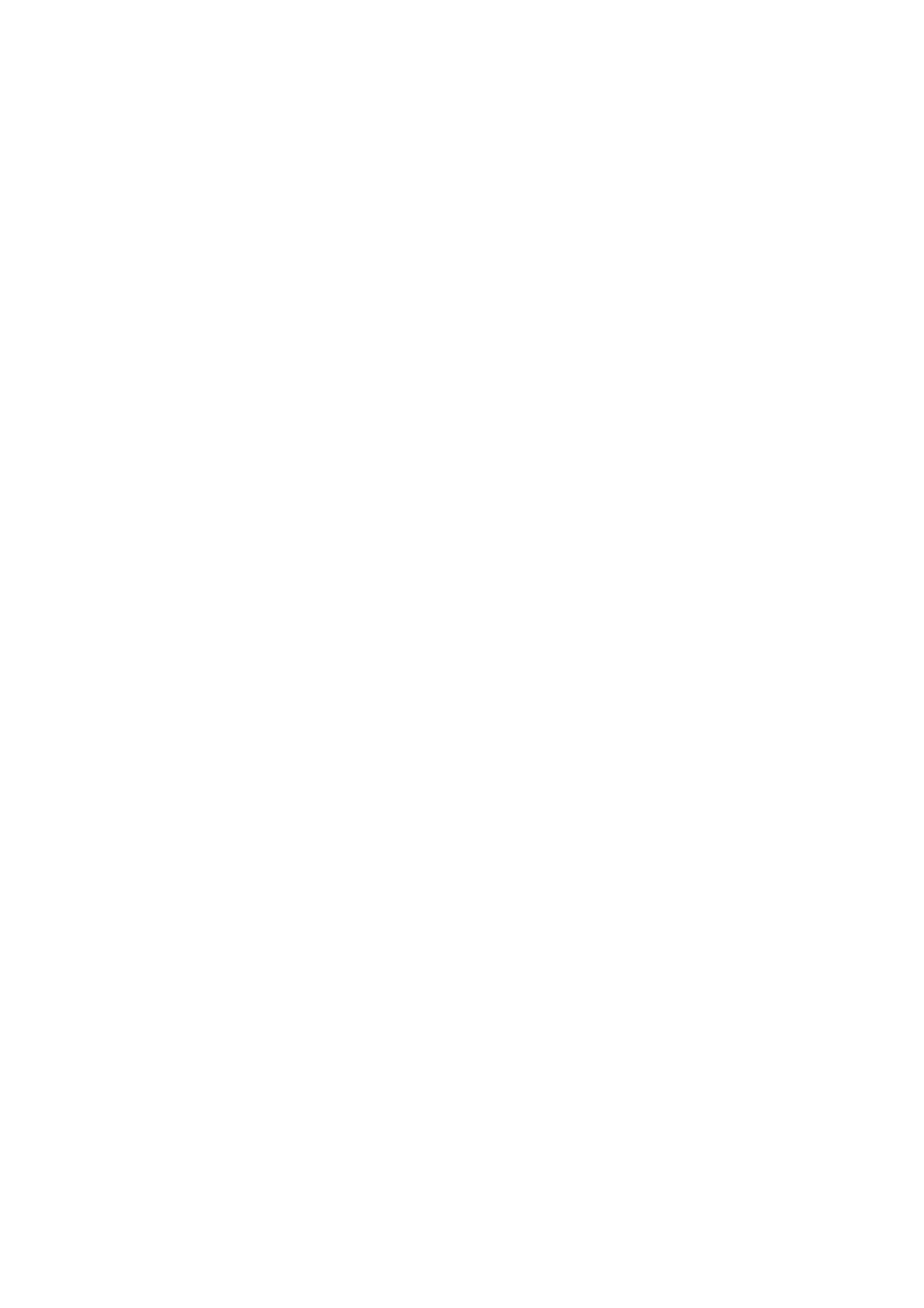| ---- |  |
|------|--|
|      |  |
|      |  |
|      |  |
|      |  |
|      |  |
|      |  |
|      |  |
|      |  |
|      |  |
|      |  |
|      |  |
|      |  |
|      |  |
|      |  |
|      |  |
|      |  |
|      |  |
|      |  |
|      |  |
|      |  |
|      |  |
|      |  |
|      |  |
|      |  |
|      |  |
|      |  |
|      |  |
|      |  |
|      |  |
|      |  |
|      |  |
|      |  |
|      |  |
|      |  |
|      |  |
|      |  |
|      |  |
|      |  |
|      |  |
|      |  |
|      |  |
|      |  |
|      |  |
|      |  |
|      |  |
|      |  |
|      |  |
|      |  |
|      |  |
|      |  |
|      |  |
|      |  |
|      |  |
|      |  |
|      |  |
|      |  |
|      |  |
|      |  |

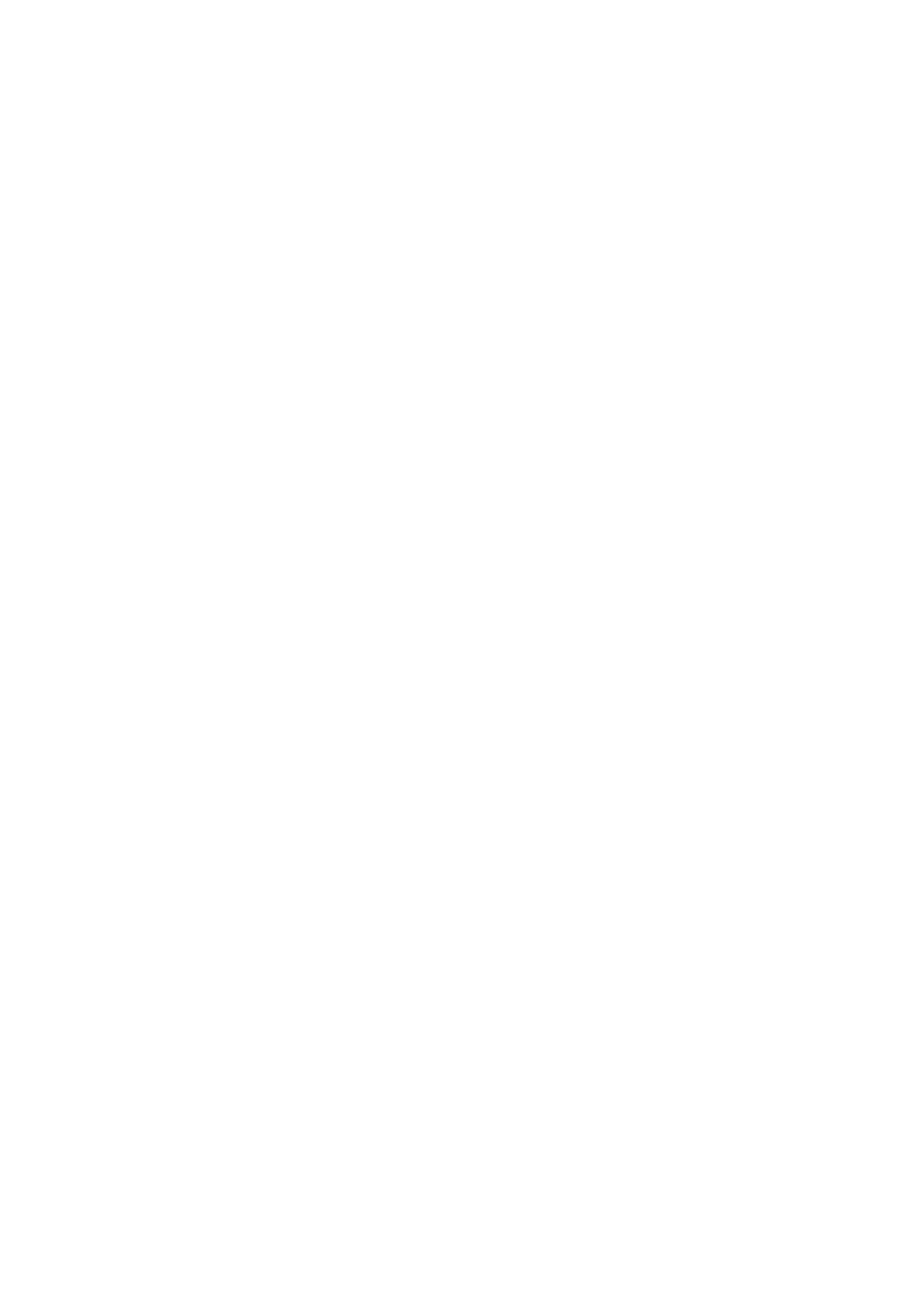| ---- |  |
|------|--|
|      |  |
|      |  |
|      |  |
|      |  |
|      |  |
|      |  |
|      |  |
|      |  |
|      |  |
|      |  |
|      |  |
|      |  |
|      |  |
|      |  |
|      |  |
|      |  |
|      |  |
|      |  |
|      |  |
|      |  |
|      |  |
|      |  |
|      |  |
|      |  |
|      |  |
|      |  |
|      |  |
|      |  |
|      |  |
|      |  |
|      |  |
|      |  |
|      |  |
|      |  |
|      |  |
|      |  |
|      |  |
|      |  |
|      |  |
|      |  |
|      |  |
|      |  |
|      |  |
|      |  |
|      |  |
|      |  |
|      |  |
|      |  |
|      |  |
|      |  |
|      |  |
|      |  |
|      |  |
|      |  |
|      |  |
|      |  |
|      |  |
|      |  |

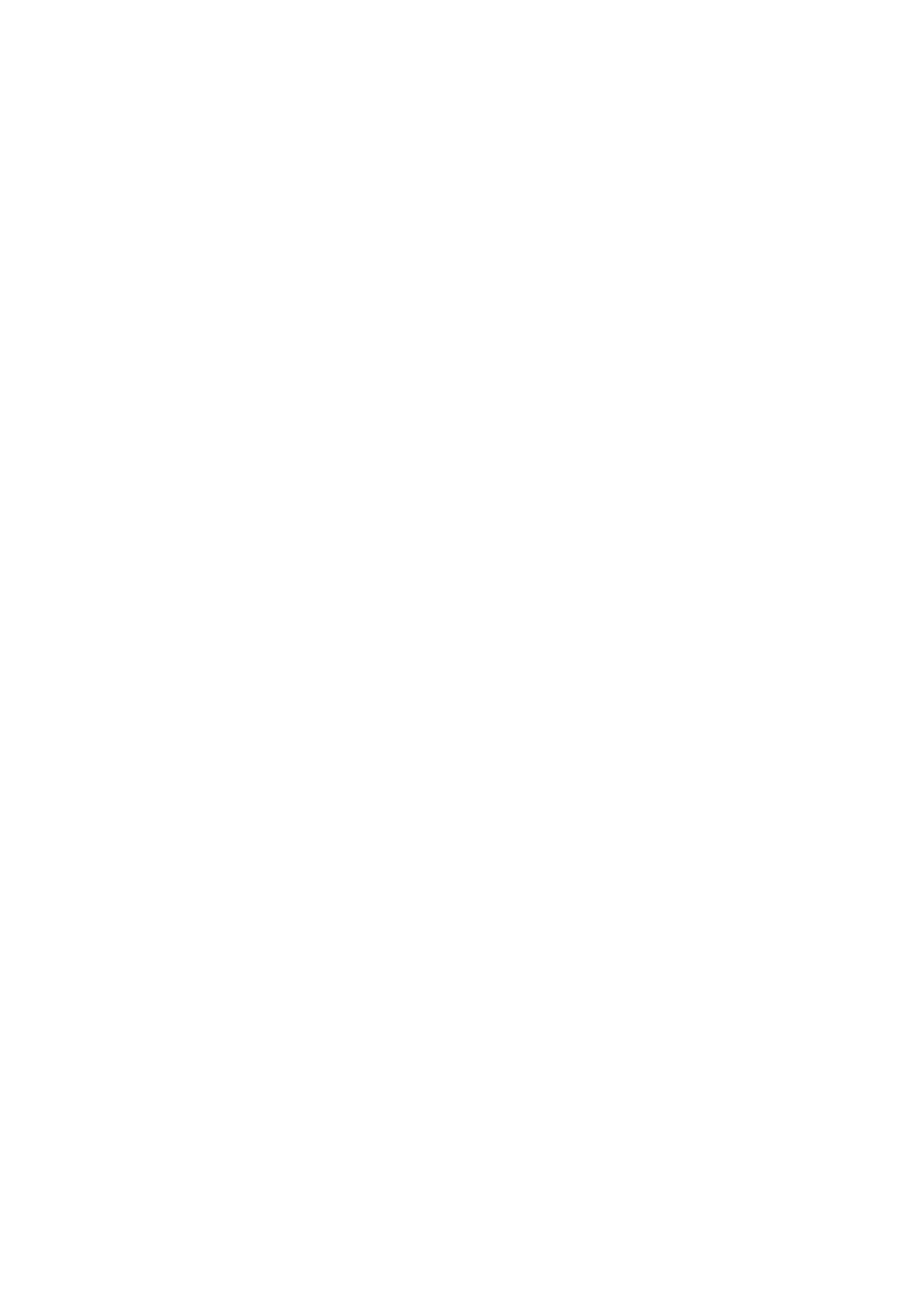| ---- |  |
|------|--|
|      |  |
|      |  |
|      |  |
|      |  |
|      |  |
|      |  |
|      |  |
|      |  |
|      |  |
|      |  |
|      |  |
|      |  |
|      |  |
|      |  |
|      |  |
|      |  |
|      |  |
|      |  |
|      |  |
|      |  |
|      |  |
|      |  |
|      |  |
|      |  |
|      |  |
|      |  |
|      |  |
|      |  |
|      |  |
|      |  |
|      |  |
|      |  |
|      |  |
|      |  |
|      |  |
|      |  |
|      |  |
|      |  |
|      |  |
|      |  |
|      |  |
|      |  |
|      |  |
|      |  |
|      |  |
|      |  |
|      |  |
|      |  |
|      |  |
|      |  |
|      |  |
|      |  |
|      |  |
|      |  |
|      |  |
|      |  |
|      |  |
|      |  |

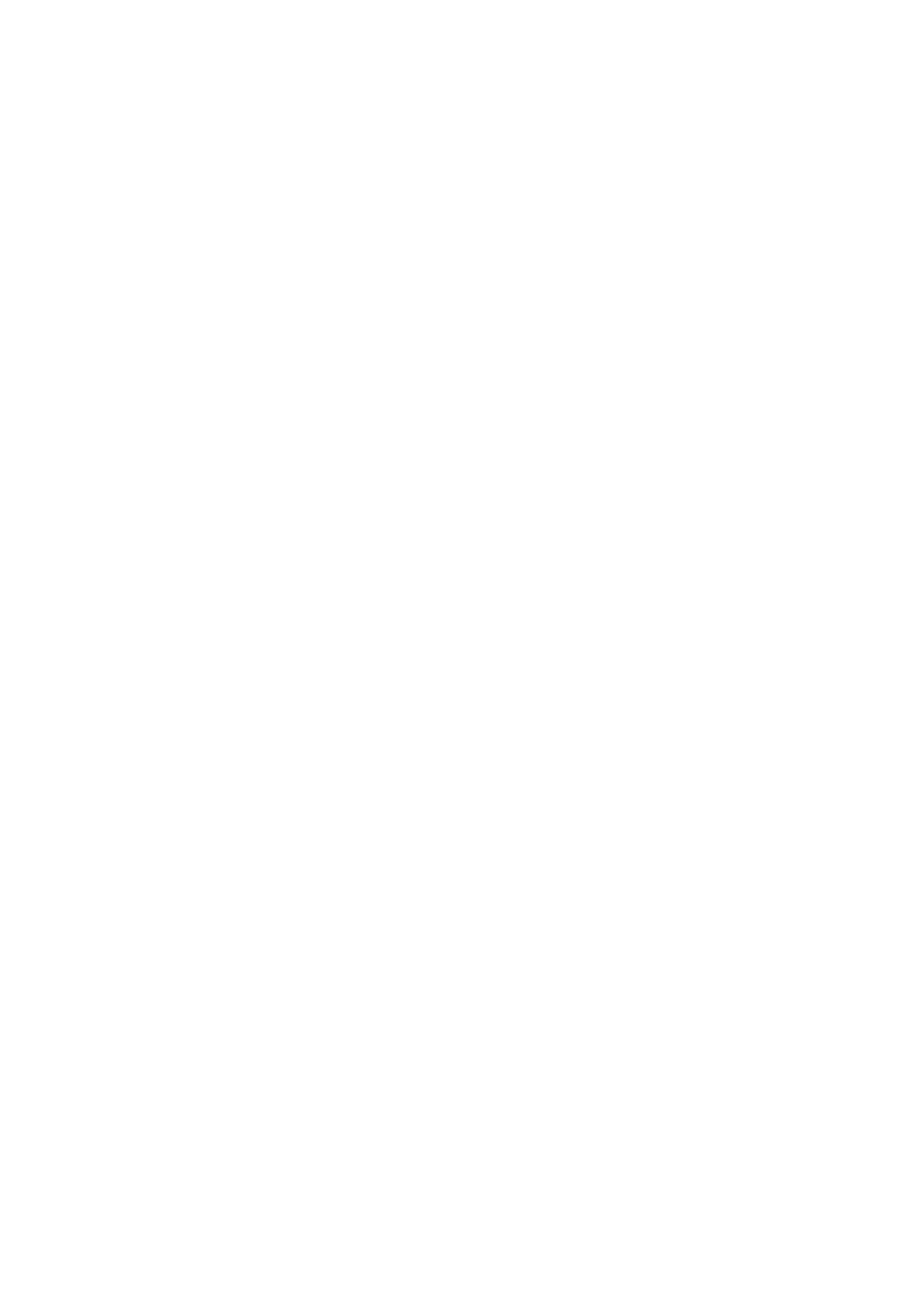| ---- |  |
|------|--|
|      |  |
|      |  |
|      |  |
|      |  |
|      |  |
|      |  |
|      |  |
|      |  |
|      |  |
|      |  |
|      |  |
|      |  |
|      |  |
|      |  |
|      |  |
|      |  |
|      |  |
|      |  |
|      |  |
|      |  |
|      |  |
|      |  |
|      |  |
|      |  |
|      |  |
|      |  |
|      |  |
|      |  |
|      |  |
|      |  |
|      |  |
|      |  |
|      |  |
|      |  |
|      |  |
|      |  |
|      |  |
|      |  |
|      |  |
|      |  |
|      |  |
|      |  |
|      |  |
|      |  |
|      |  |
|      |  |
|      |  |
|      |  |
|      |  |
|      |  |
|      |  |
|      |  |
|      |  |
|      |  |
|      |  |
|      |  |
|      |  |
|      |  |

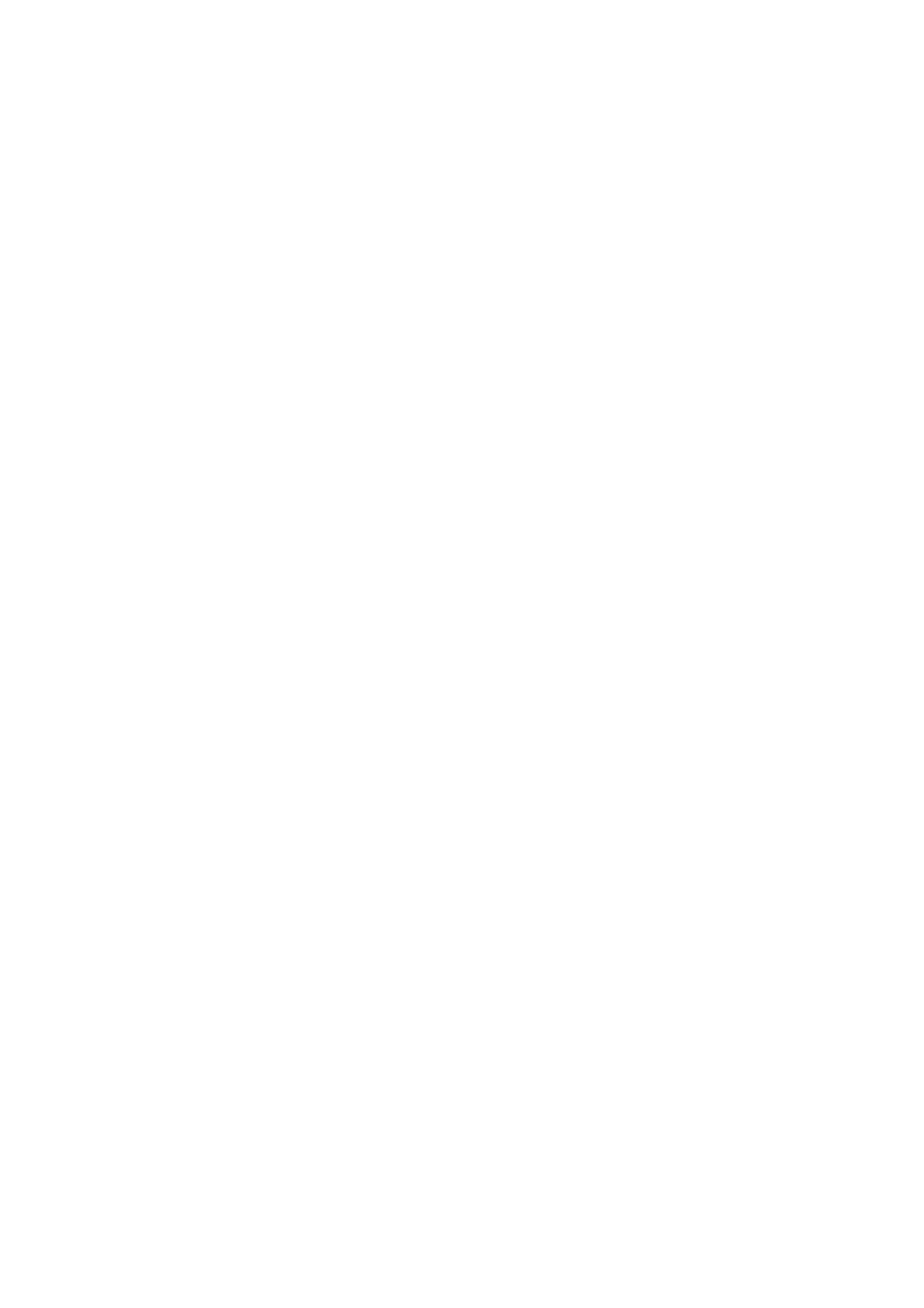| ---- |  |
|------|--|
|      |  |
|      |  |
|      |  |
|      |  |
|      |  |
|      |  |
|      |  |
|      |  |
|      |  |
|      |  |
|      |  |
|      |  |
|      |  |
|      |  |
|      |  |
|      |  |
|      |  |
|      |  |
|      |  |
|      |  |
|      |  |
|      |  |
|      |  |
|      |  |
|      |  |
|      |  |
|      |  |
|      |  |
|      |  |
|      |  |
|      |  |
|      |  |
|      |  |
|      |  |
|      |  |
|      |  |
|      |  |
|      |  |
|      |  |
|      |  |
|      |  |
|      |  |
|      |  |
|      |  |
|      |  |
|      |  |
|      |  |
|      |  |
|      |  |
|      |  |
|      |  |
|      |  |
|      |  |
|      |  |
|      |  |
|      |  |
|      |  |
|      |  |

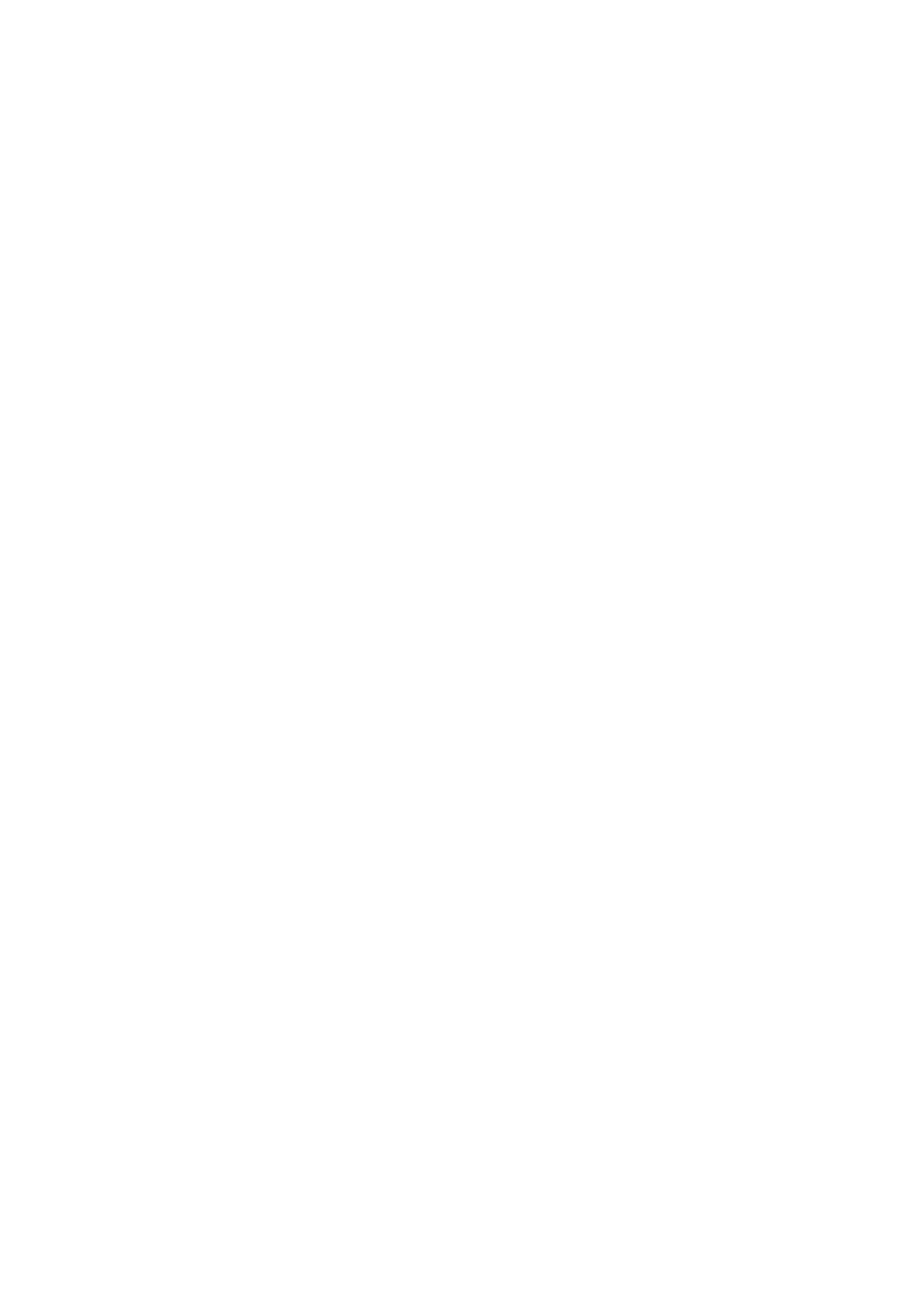| ---- |  |
|------|--|
|      |  |
|      |  |
|      |  |
|      |  |
|      |  |
|      |  |
|      |  |
|      |  |
|      |  |
|      |  |
|      |  |
|      |  |
|      |  |
|      |  |
|      |  |
|      |  |
|      |  |
|      |  |
|      |  |
|      |  |
|      |  |
|      |  |
|      |  |
|      |  |
|      |  |
|      |  |
|      |  |
|      |  |
|      |  |
|      |  |
|      |  |
|      |  |
|      |  |
|      |  |
|      |  |
|      |  |
|      |  |
|      |  |
|      |  |
|      |  |
|      |  |
|      |  |
|      |  |
|      |  |
|      |  |
|      |  |
|      |  |
|      |  |
|      |  |
|      |  |
|      |  |
|      |  |
|      |  |
|      |  |
|      |  |
|      |  |
|      |  |
|      |  |

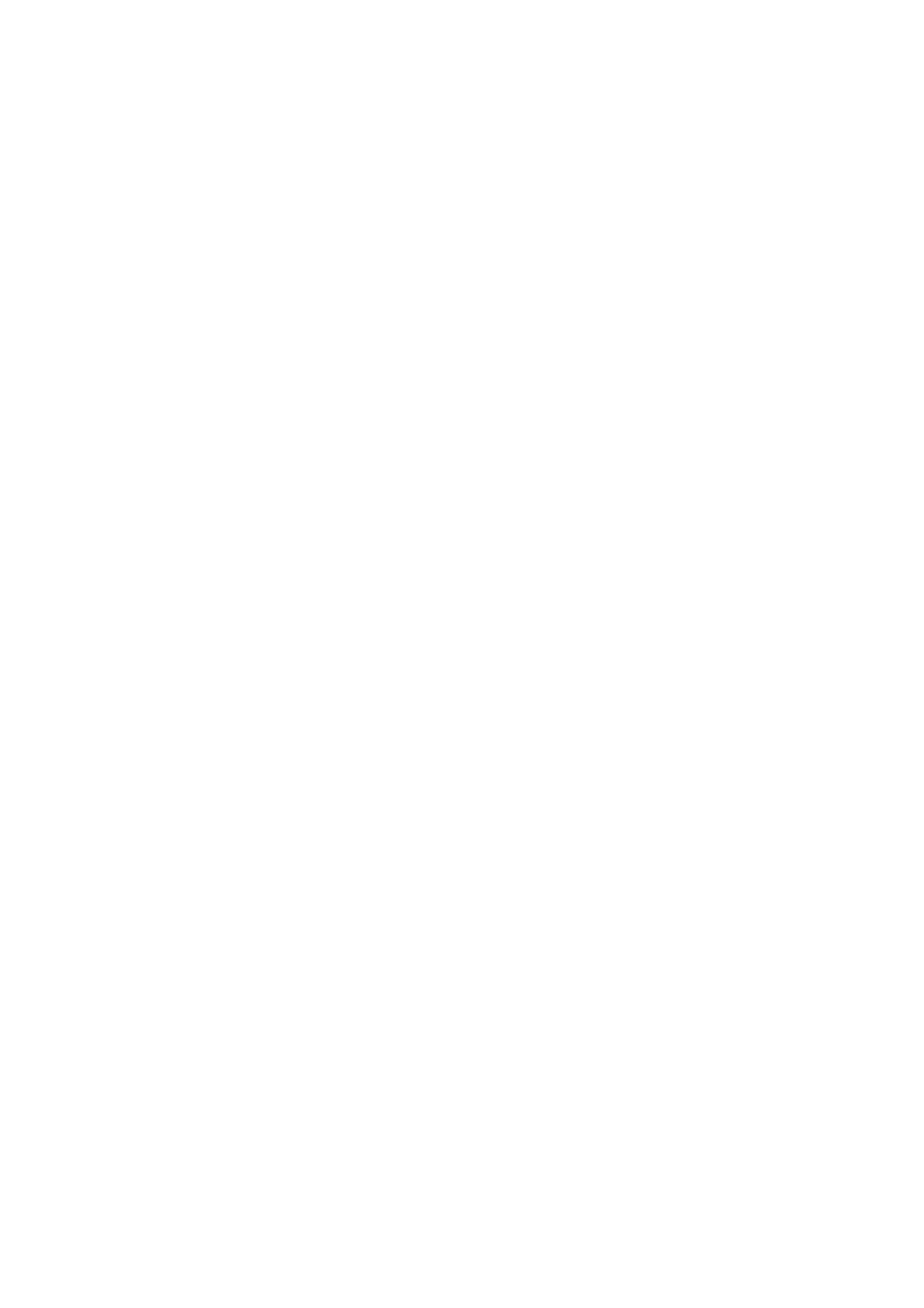| ---- |  |
|------|--|
|      |  |
|      |  |
|      |  |
|      |  |
|      |  |
|      |  |
|      |  |
|      |  |
|      |  |
|      |  |
|      |  |
|      |  |
|      |  |
|      |  |
|      |  |
|      |  |
|      |  |
|      |  |
|      |  |
|      |  |
|      |  |
|      |  |
|      |  |
|      |  |
|      |  |
|      |  |
|      |  |
|      |  |
|      |  |
|      |  |
|      |  |
|      |  |
|      |  |
|      |  |
|      |  |
|      |  |
|      |  |
|      |  |
|      |  |
|      |  |
|      |  |
|      |  |
|      |  |
|      |  |
|      |  |
|      |  |
|      |  |
|      |  |
|      |  |
|      |  |
|      |  |
|      |  |
|      |  |
|      |  |
|      |  |
|      |  |
|      |  |
|      |  |

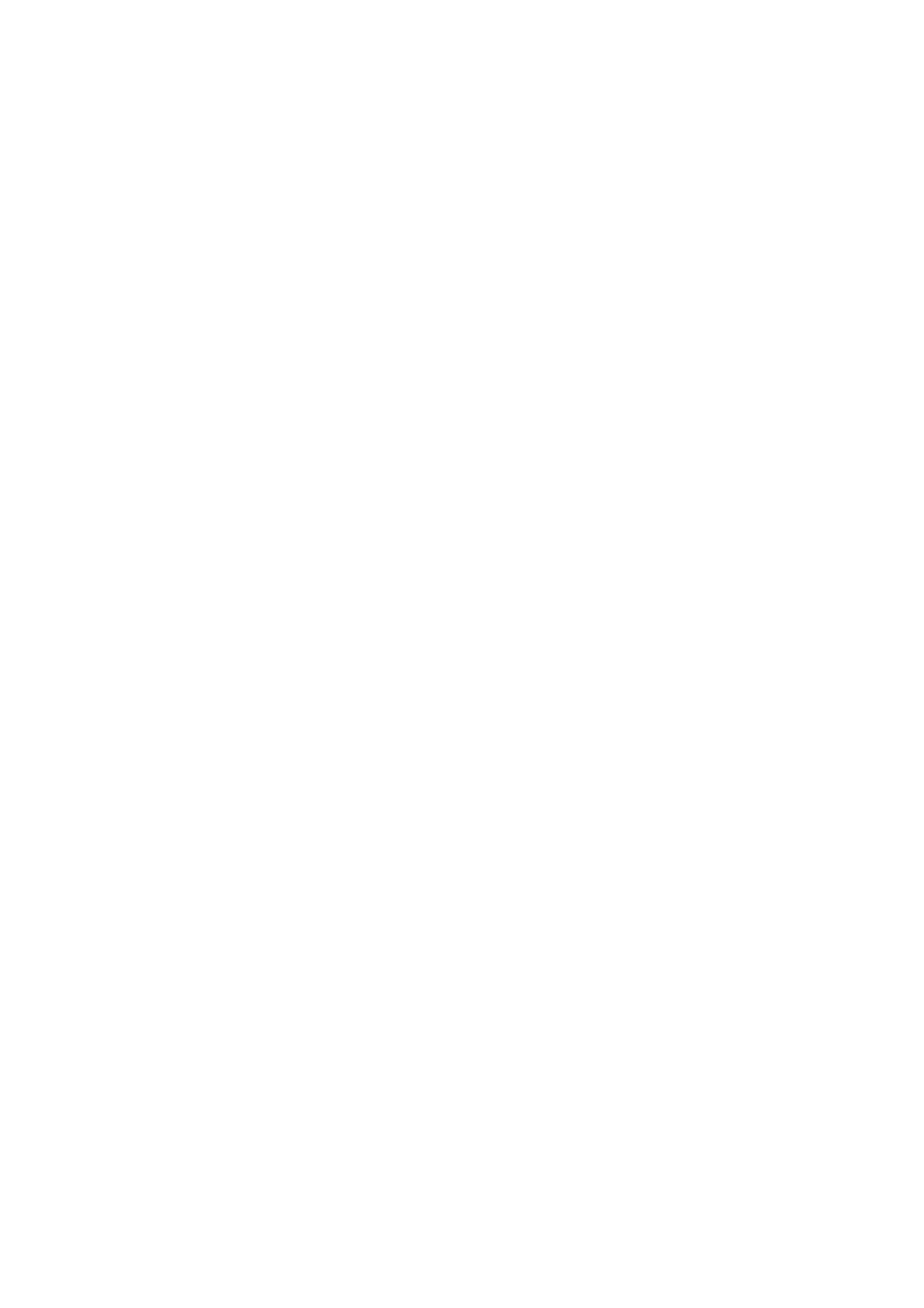| ---- |  |
|------|--|
|      |  |
|      |  |
|      |  |
|      |  |
|      |  |
|      |  |
|      |  |
|      |  |
|      |  |
|      |  |
|      |  |
|      |  |
|      |  |
|      |  |
|      |  |
|      |  |
|      |  |
|      |  |
|      |  |
|      |  |
|      |  |
|      |  |
|      |  |
|      |  |
|      |  |
|      |  |
|      |  |
|      |  |
|      |  |
|      |  |
|      |  |
|      |  |
|      |  |
|      |  |
|      |  |
|      |  |
|      |  |
|      |  |
|      |  |
|      |  |
|      |  |
|      |  |
|      |  |
|      |  |
|      |  |
|      |  |
|      |  |
|      |  |
|      |  |
|      |  |
|      |  |
|      |  |
|      |  |
|      |  |
|      |  |
|      |  |
|      |  |
|      |  |

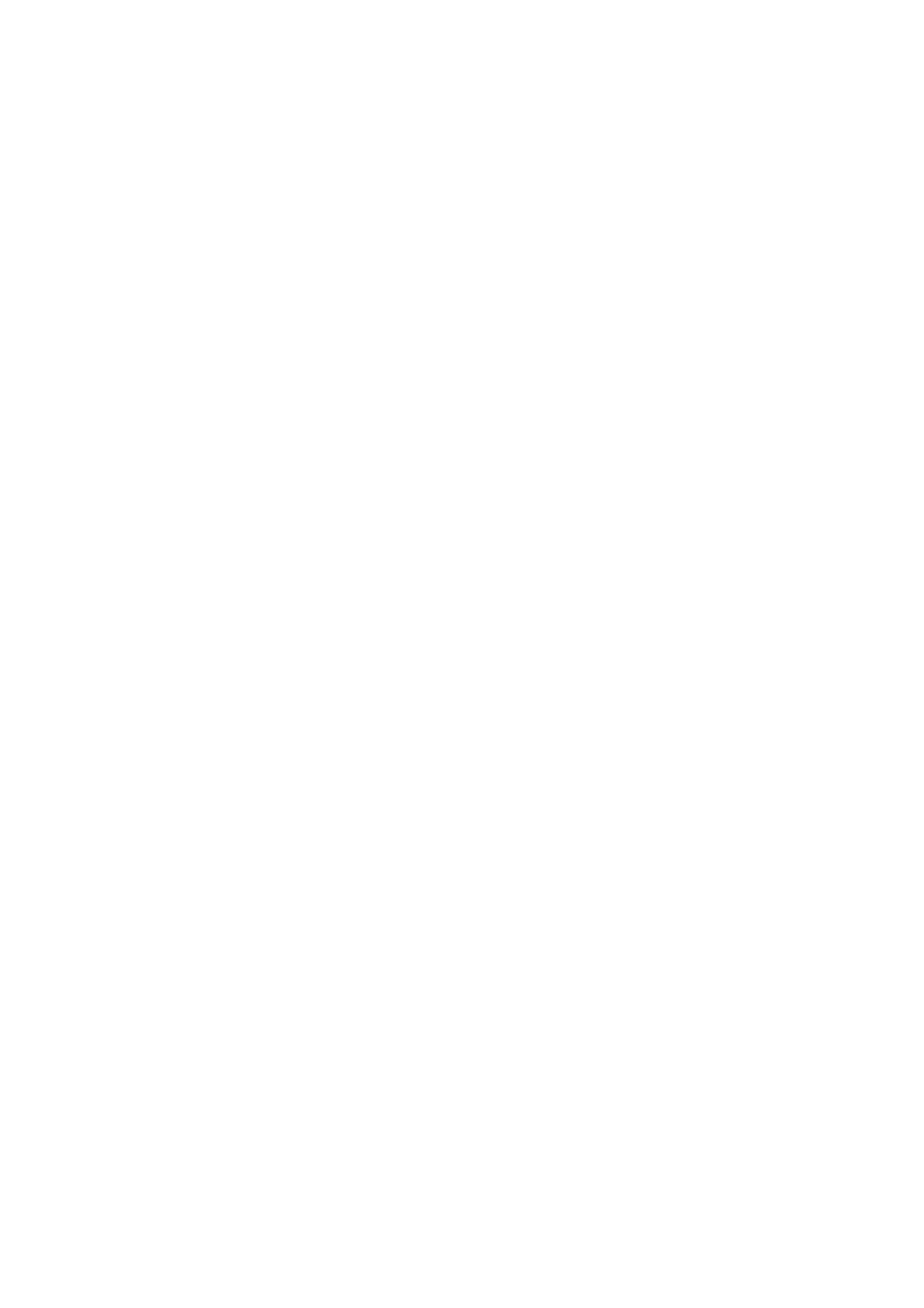| ---- |  |
|------|--|
|      |  |
|      |  |
|      |  |
|      |  |
|      |  |
|      |  |
|      |  |
|      |  |
|      |  |
|      |  |
|      |  |
|      |  |
|      |  |
|      |  |
|      |  |
|      |  |
|      |  |
|      |  |
|      |  |
|      |  |
|      |  |
|      |  |
|      |  |
|      |  |
|      |  |
|      |  |
|      |  |
|      |  |
|      |  |
|      |  |
|      |  |
|      |  |
|      |  |
|      |  |
|      |  |
|      |  |
|      |  |
|      |  |
|      |  |
|      |  |
|      |  |
|      |  |
|      |  |
|      |  |
|      |  |
|      |  |
|      |  |
|      |  |
|      |  |
|      |  |
|      |  |
|      |  |
|      |  |
|      |  |
|      |  |
|      |  |
|      |  |
|      |  |

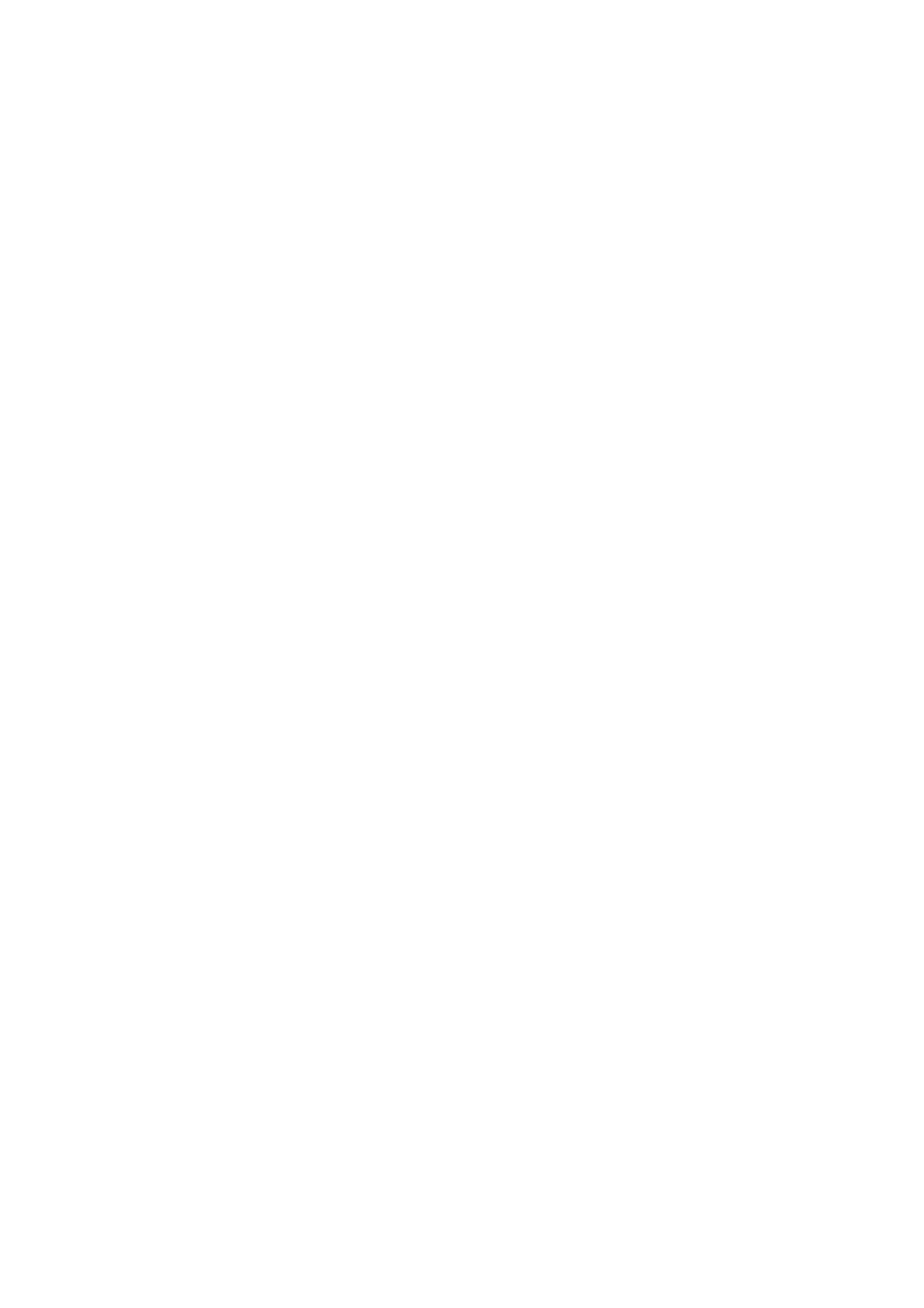| ---- |  |
|------|--|
|      |  |
|      |  |
|      |  |
|      |  |
|      |  |
|      |  |
|      |  |
|      |  |
|      |  |
|      |  |
|      |  |
|      |  |
|      |  |
|      |  |
|      |  |
|      |  |
|      |  |
|      |  |
|      |  |
|      |  |
|      |  |
|      |  |
|      |  |
|      |  |
|      |  |
|      |  |
|      |  |
|      |  |
|      |  |
|      |  |
|      |  |
|      |  |
|      |  |
|      |  |
|      |  |
|      |  |
|      |  |
|      |  |
|      |  |
|      |  |
|      |  |
|      |  |
|      |  |
|      |  |
|      |  |
|      |  |
|      |  |
|      |  |
|      |  |
|      |  |
|      |  |
|      |  |
|      |  |
|      |  |
|      |  |
|      |  |
|      |  |
|      |  |

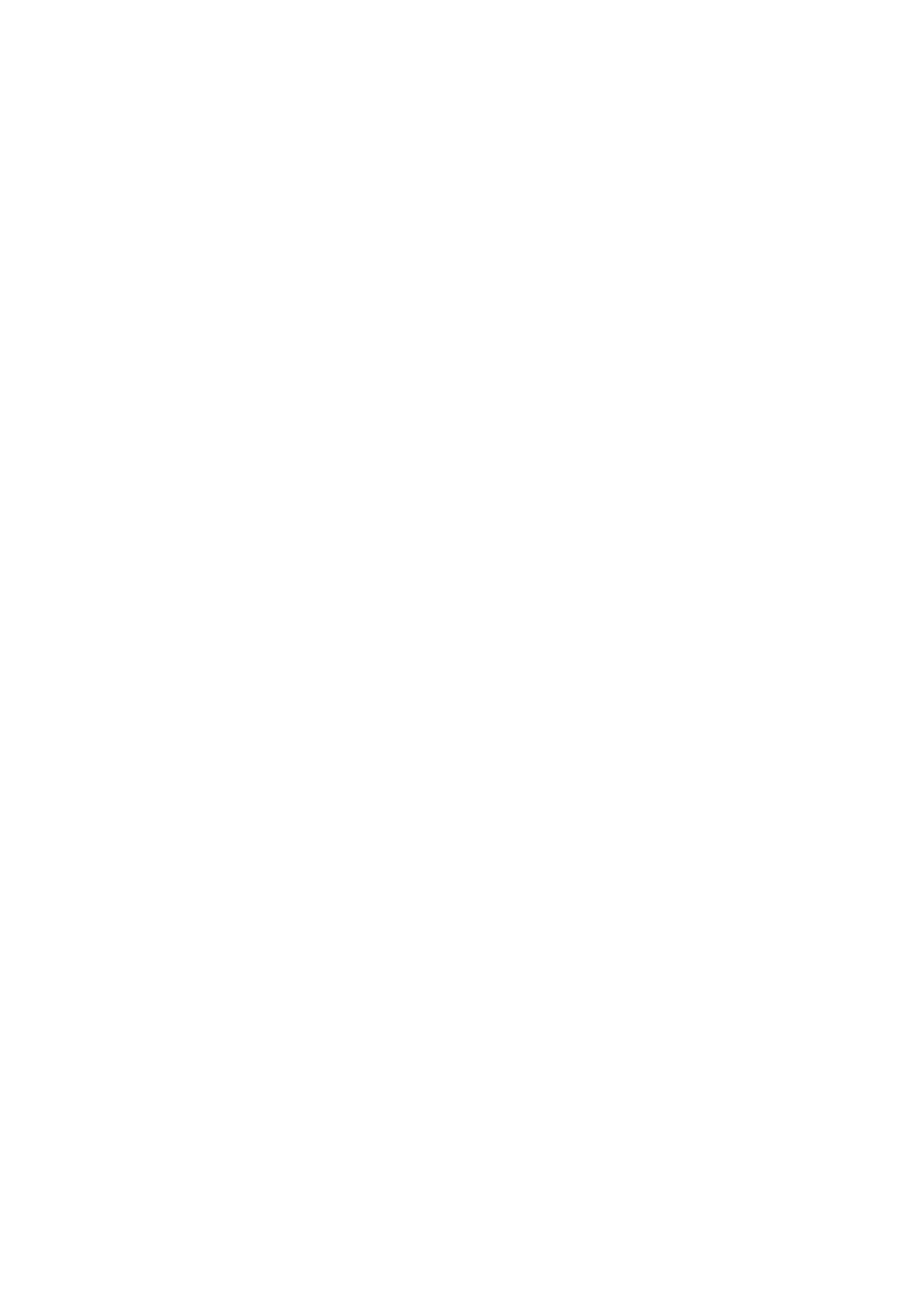| ---- |  |
|------|--|
|      |  |
|      |  |
|      |  |
|      |  |
|      |  |
|      |  |
|      |  |
|      |  |
|      |  |
|      |  |
|      |  |
|      |  |
|      |  |
|      |  |
|      |  |
|      |  |
|      |  |
|      |  |
|      |  |
|      |  |
|      |  |
|      |  |
|      |  |
|      |  |
|      |  |
|      |  |
|      |  |
|      |  |
|      |  |
|      |  |
|      |  |
|      |  |
|      |  |
|      |  |
|      |  |
|      |  |
|      |  |
|      |  |
|      |  |
|      |  |
|      |  |
|      |  |
|      |  |
|      |  |
|      |  |
|      |  |
|      |  |
|      |  |
|      |  |
|      |  |
|      |  |
|      |  |
|      |  |
|      |  |
|      |  |
|      |  |
|      |  |
|      |  |

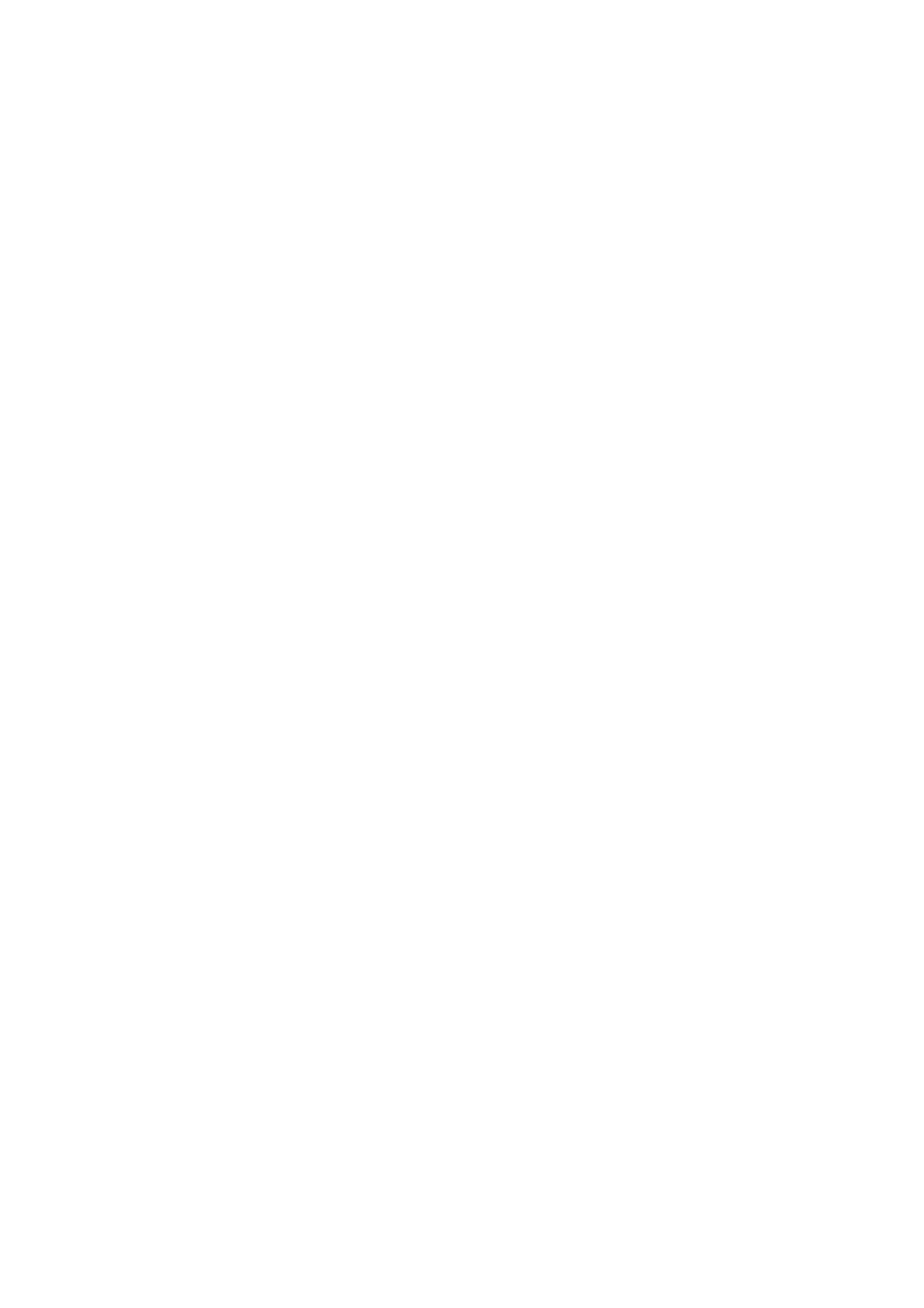| ---- |  |
|------|--|
|      |  |
|      |  |
|      |  |
|      |  |
|      |  |
|      |  |
|      |  |
|      |  |
|      |  |
|      |  |
|      |  |
|      |  |
|      |  |
|      |  |
|      |  |
|      |  |
|      |  |
|      |  |
|      |  |
|      |  |
|      |  |
|      |  |
|      |  |
|      |  |
|      |  |
|      |  |
|      |  |
|      |  |
|      |  |
|      |  |
|      |  |
|      |  |
|      |  |
|      |  |
|      |  |
|      |  |
|      |  |
|      |  |
|      |  |
|      |  |
|      |  |
|      |  |
|      |  |
|      |  |
|      |  |
|      |  |
|      |  |
|      |  |
|      |  |
|      |  |
|      |  |
|      |  |
|      |  |
|      |  |
|      |  |
|      |  |
|      |  |
|      |  |

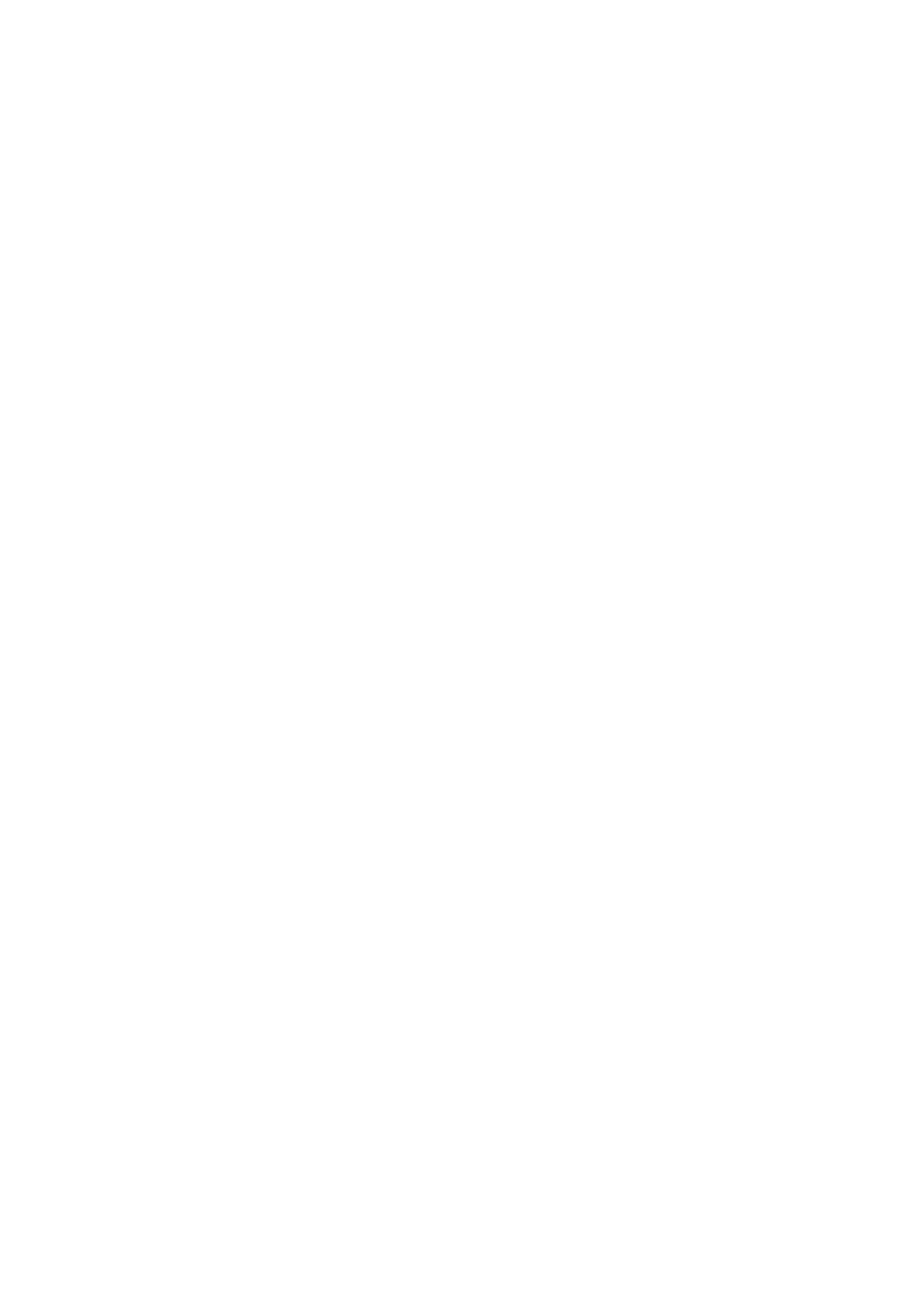| ---- |  |
|------|--|
|      |  |
|      |  |
|      |  |
|      |  |
|      |  |
|      |  |
|      |  |
|      |  |
|      |  |
|      |  |
|      |  |
|      |  |
|      |  |
|      |  |
|      |  |
|      |  |
|      |  |
|      |  |
|      |  |
|      |  |
|      |  |
|      |  |
|      |  |
|      |  |
|      |  |
|      |  |
|      |  |
|      |  |
|      |  |
|      |  |
|      |  |
|      |  |
|      |  |
|      |  |
|      |  |
|      |  |
|      |  |
|      |  |
|      |  |
|      |  |
|      |  |
|      |  |
|      |  |
|      |  |
|      |  |
|      |  |
|      |  |
|      |  |
|      |  |
|      |  |
|      |  |
|      |  |
|      |  |
|      |  |
|      |  |
|      |  |
|      |  |
|      |  |

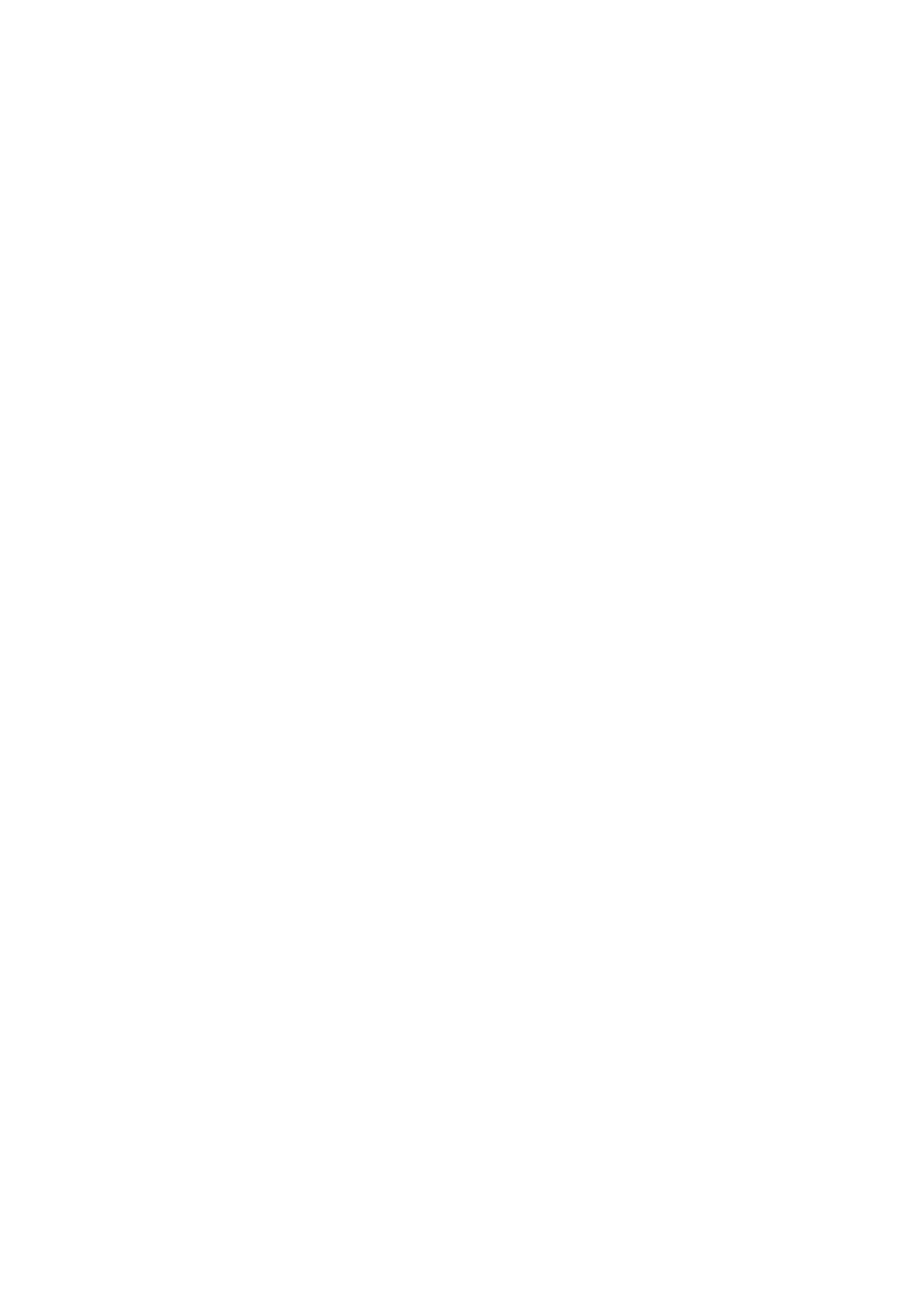| ---- |  |
|------|--|
|      |  |
|      |  |
|      |  |
|      |  |
|      |  |
|      |  |
|      |  |
|      |  |
|      |  |
|      |  |
|      |  |
|      |  |
|      |  |
|      |  |
|      |  |
|      |  |
|      |  |
|      |  |
|      |  |
|      |  |
|      |  |
|      |  |
|      |  |
|      |  |
|      |  |
|      |  |
|      |  |
|      |  |
|      |  |
|      |  |
|      |  |
|      |  |
|      |  |
|      |  |
|      |  |
|      |  |
|      |  |
|      |  |
|      |  |
|      |  |
|      |  |
|      |  |
|      |  |
|      |  |
|      |  |
|      |  |
|      |  |
|      |  |
|      |  |
|      |  |
|      |  |
|      |  |
|      |  |
|      |  |
|      |  |
|      |  |
|      |  |
|      |  |

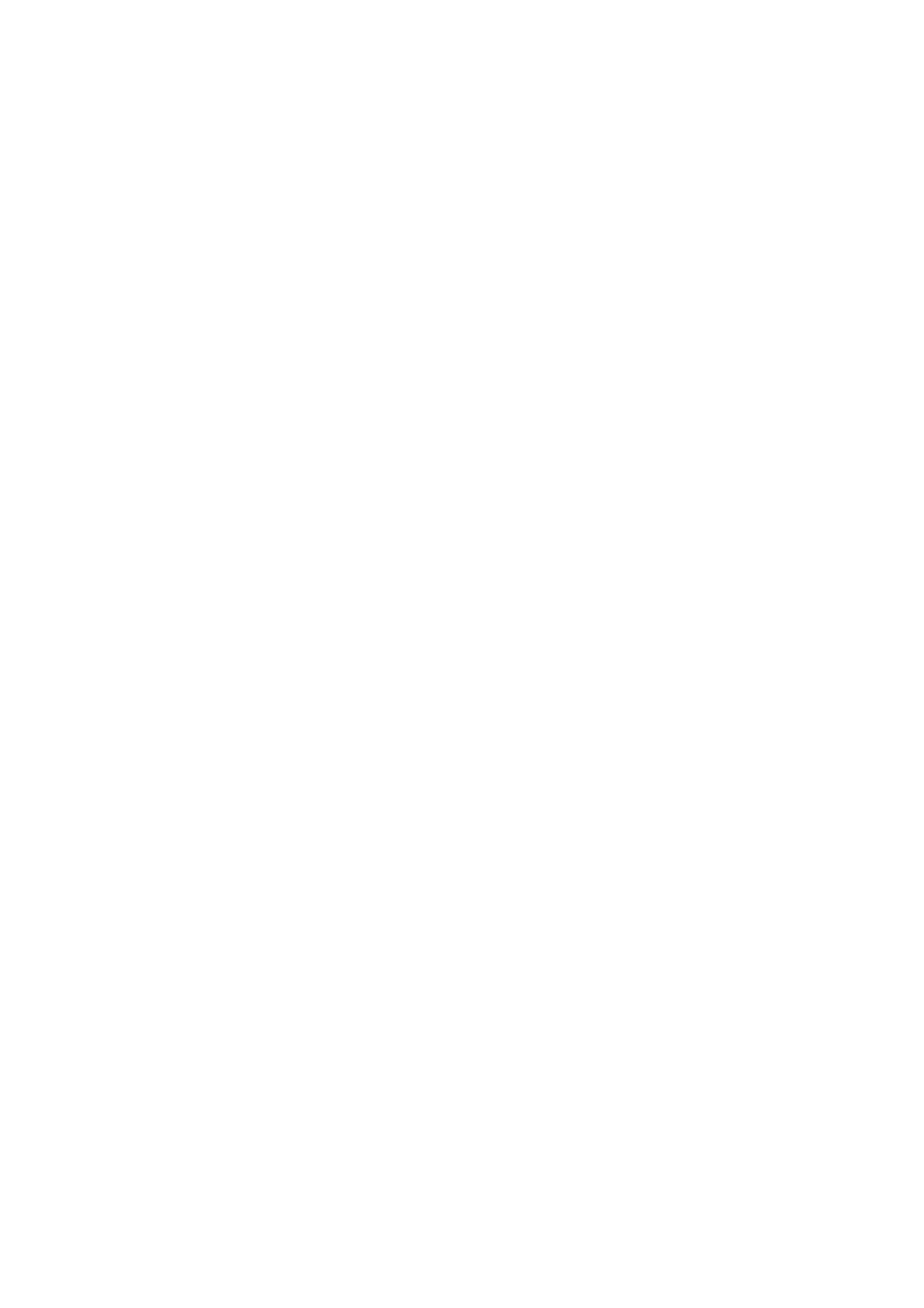| ---- |  |
|------|--|
|      |  |
|      |  |
|      |  |
|      |  |
|      |  |
|      |  |
|      |  |
|      |  |
|      |  |
|      |  |
|      |  |
|      |  |
|      |  |
|      |  |
|      |  |
|      |  |
|      |  |
|      |  |
|      |  |
|      |  |
|      |  |
|      |  |
|      |  |
|      |  |
|      |  |
|      |  |
|      |  |
|      |  |
|      |  |
|      |  |
|      |  |
|      |  |
|      |  |
|      |  |
|      |  |
|      |  |
|      |  |
|      |  |
|      |  |
|      |  |
|      |  |
|      |  |
|      |  |
|      |  |
|      |  |
|      |  |
|      |  |
|      |  |
|      |  |
|      |  |
|      |  |
|      |  |
|      |  |
|      |  |
|      |  |
|      |  |
|      |  |
|      |  |

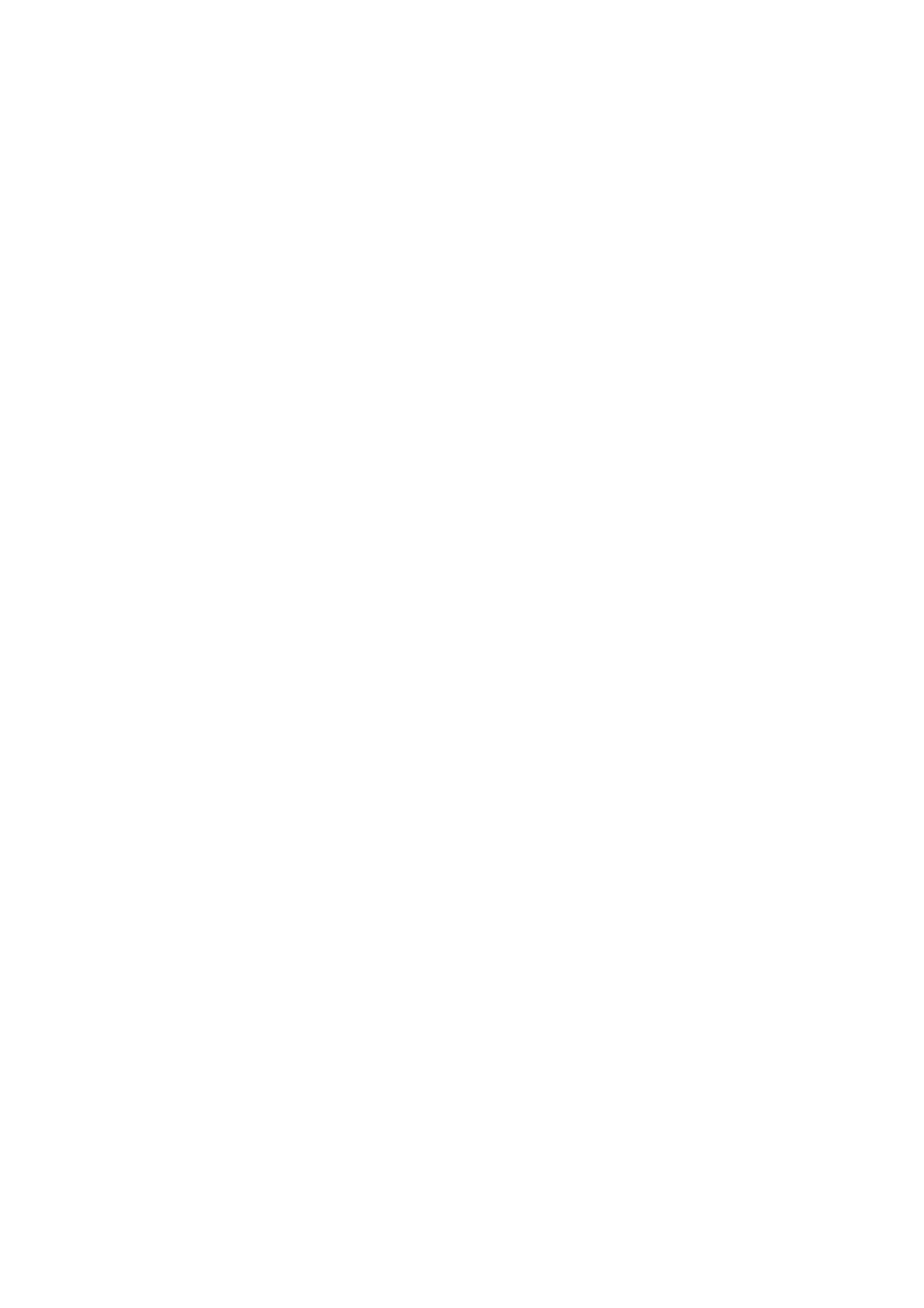| ---- |  |
|------|--|
|      |  |
|      |  |
|      |  |
|      |  |
|      |  |
|      |  |
|      |  |
|      |  |
|      |  |
|      |  |
|      |  |
|      |  |
|      |  |
|      |  |
|      |  |
|      |  |
|      |  |
|      |  |
|      |  |
|      |  |
|      |  |
|      |  |
|      |  |
|      |  |
|      |  |
|      |  |
|      |  |
|      |  |
|      |  |
|      |  |
|      |  |
|      |  |
|      |  |
|      |  |
|      |  |
|      |  |
|      |  |
|      |  |
|      |  |
|      |  |
|      |  |
|      |  |
|      |  |
|      |  |
|      |  |
|      |  |
|      |  |
|      |  |
|      |  |
|      |  |
|      |  |
|      |  |
|      |  |
|      |  |
|      |  |
|      |  |
|      |  |
|      |  |